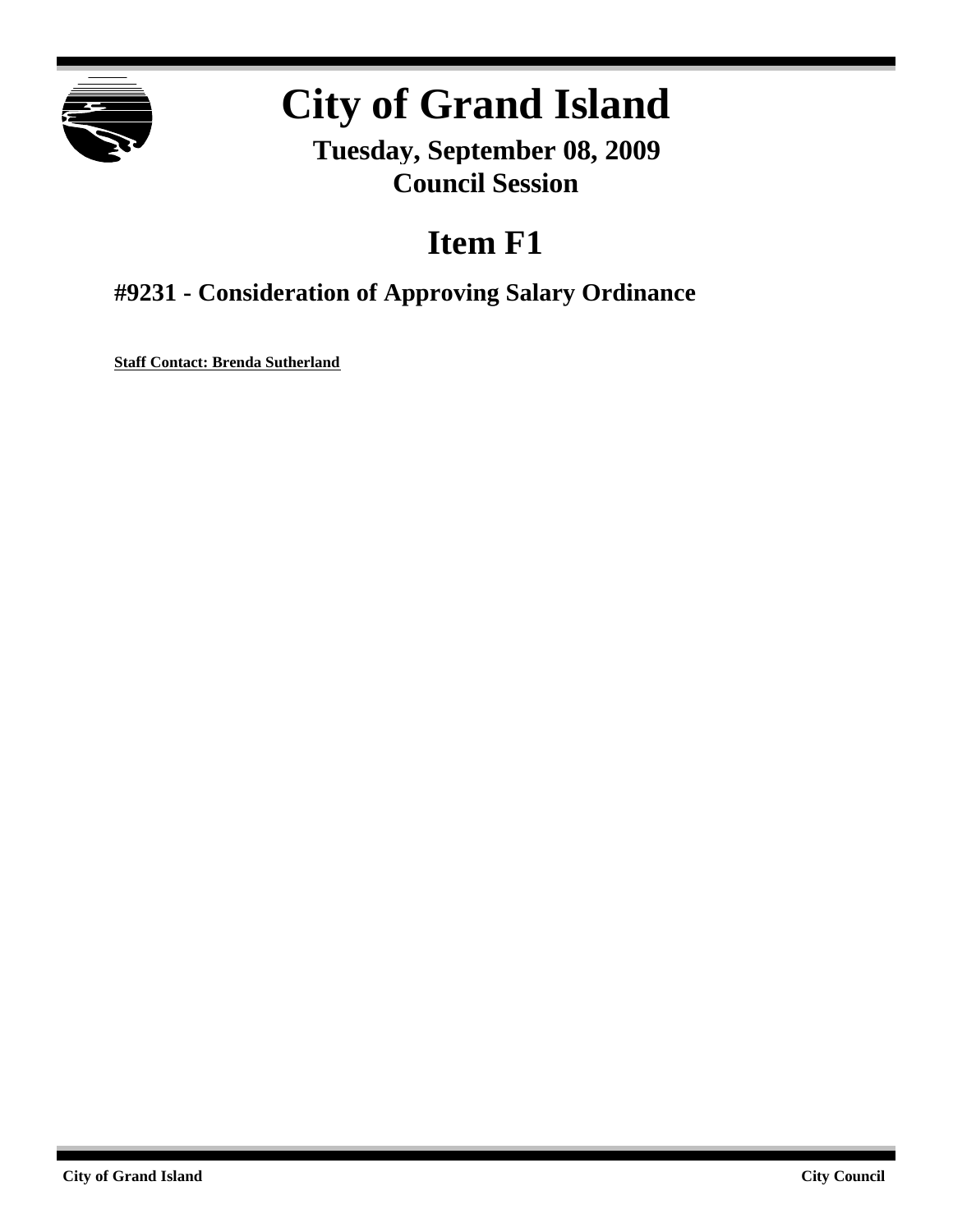## **Council Agenda Memo**

| From:           | Brenda Sutherland, Human Resources Director |
|-----------------|---------------------------------------------|
| <b>Meeting:</b> | September 8, 2009                           |
| Subject:        | <b>Salary Ordinance</b>                     |
| Item $\#$ 's:   | $F-1$                                       |
| $Presenter(s):$ | Brenda Sutherland, Human Resources Director |

## **Background**

The Human Resources Department prepares and brings forward for consideration a salary ordinance each year at budget time that sets forth wages for employees for the upcoming fiscal year. The wages being presented are a reflection of wages that have been previously agreed to by the City Council when labor agreements were entered into. In addition to wages, certain benefits that are part of labor agreements or personnel rules that are paid to employees are also outlined in the salary ordinance. Another salary ordinance will be brought forward once a labor agreement is approved by the City Council for the new IBEW Service and Clerical group.

## **Discussion**

The following changes are being presented to the Council for consideration in preparation for the next fiscal year which will begin on October 1, 2009. The wages addressed in this document will not be paid until the first full pay period in October which will commence on October 12, 2009.

Employees covered by the AFSCME labor agreement will receive a 4% increase per contract, employees covered by the FOP labor agreement will receive a 3.5% increase per contract, employees covered by the IAFF labor agreement will receive a 3.5% increase per contract, and employees covered by the IBEW Wastewater labor agreement will receive a 3.5% increase per contract. Employees covered by the IBEW Utilities labor agreement will receive 3.75% and employees covered by the IBEW Finance labor agreement will receive 3.75%.

After discussion with the City Council through the budget process the recommendation being brought forward for the increase to the non-union employees is 3%. The City Administrator and I believe that this increase is sufficient to allow that group of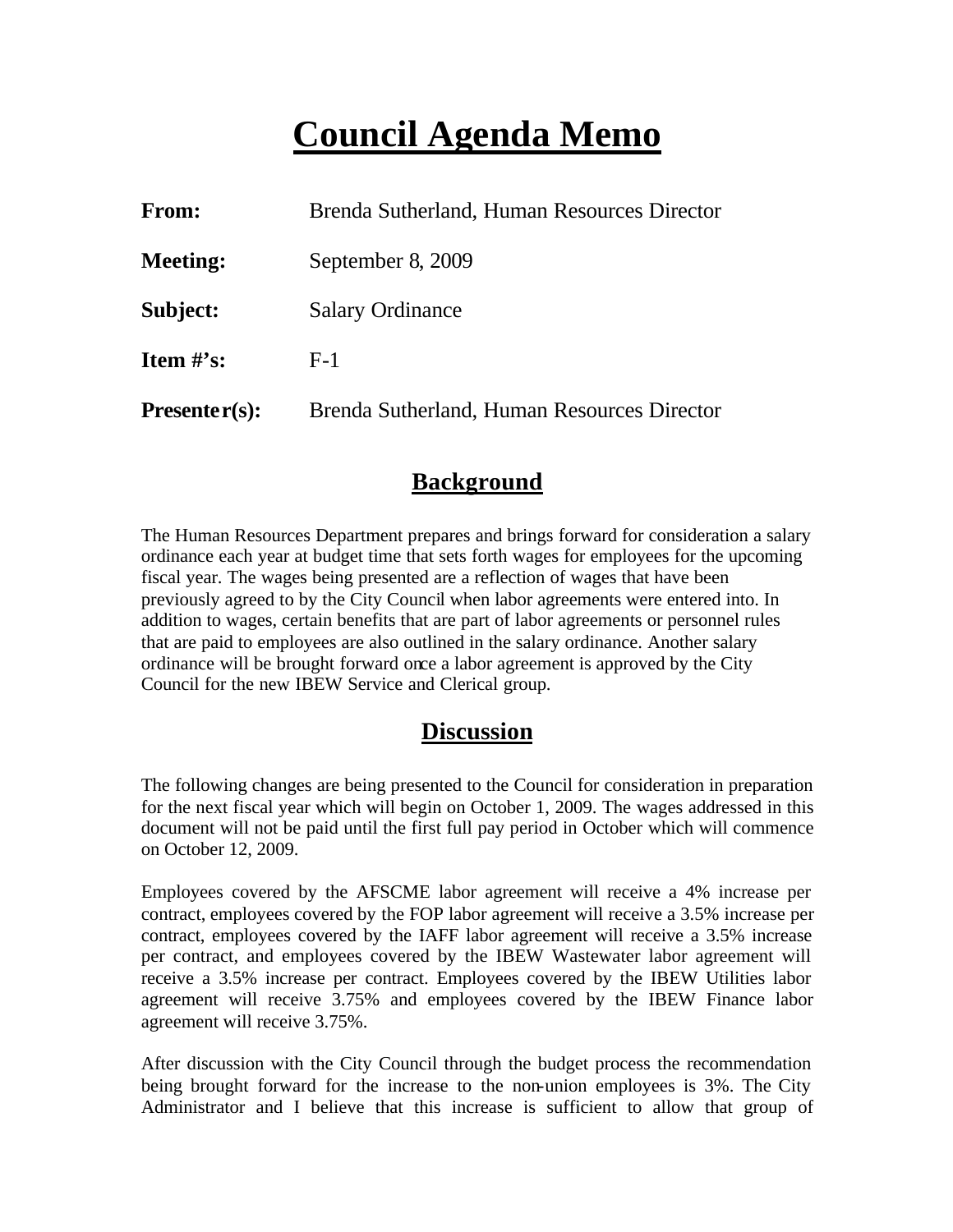employees to at least maintain its aggregate position of comparability with employees from other cities in the array however; comparability still needs to be revisited at some point.

## **Alternatives**

It appears that the Council has the following alternatives concerning the issue at hand. The Council may:

- 1. Move to approve<br>2. Refer the issue to
- 2. Refer the issue to a Committee
- 3. Postpone the issue to future date
- 4. Take no action on the issue

## **Recommendation**

City Administration recommends that the Council approve Salary Ordinance # 9231.

## **Sample Motion**

Move to approve Salary Ordinance #9231.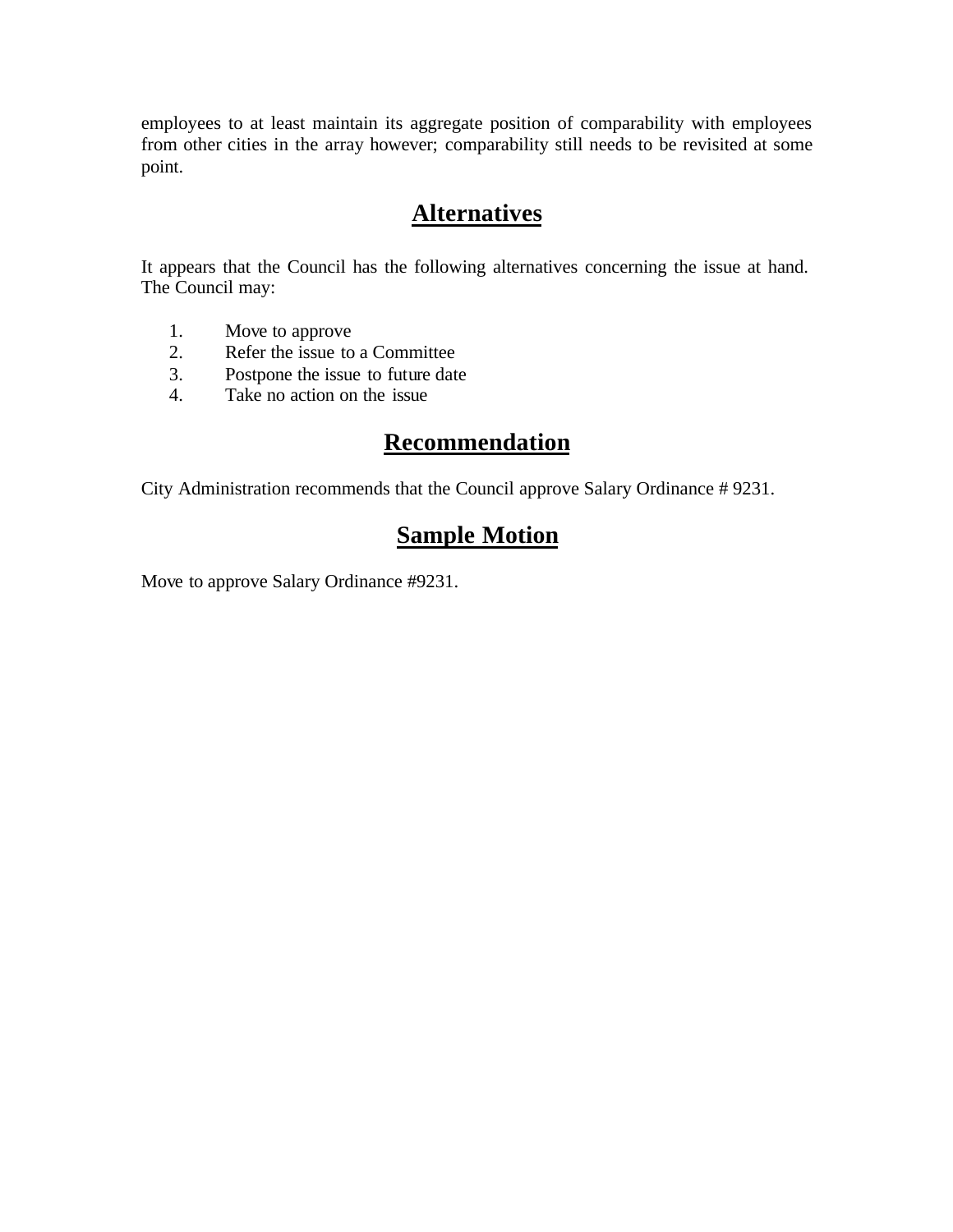#### ORDINANCE NO. 9231

An ordinance to amend Ordinance 9170-9179 known as the Salary Ordinance which lists the currently occupied classifications of officers and employees of the City of Grand Island, Nebraska and established the ranges of compensation of such officers and employees; to move the non union and IBEW-Information Technology positions listed below to the new IBEW-Clerical/Service group; to amend the job classifications of Maintenance Worker I – Golf and Maintenance Worker II – Golf to Maintenance Worker – Golf; to amend the salary ranges of non-union employees; to amend the salary ranges of the employees covered under the AFSCME labor agreement; IBEW-Utilities and IBEW-Finance labor agreements; the IBEW-WWTP labor agreement; the FOP labor agreement; and the IAFF labor agreement; to remove the non-union Senior Maintenance Worker position; and to repeal those portions of Ordinance No. 9170-9179 and any parts of other ordinances in conflict herewith; to provide for severability; to provide for the effective date thereof; and to provide for publication of this ordinance in pamphlet form.

BE IT ORDAINED BY THE MAYOR AND COUNCIL OF THE CITY OF GRAND ISLAND, NEBRASKA:

SECTION 1. The currently occupied classifications of officers and general employees of the City of Grand Island, and the ranges of compensation (salary and wages, excluding shift differential as provided by contract) to be paid for such classifications, and the number of hours and work period which certain officers and general employees shall work prior to overtime eligibility are as follows:

| <b>Classification</b>                        | <b>Bi-Weekly Pay Range</b><br>Min/Max | Overtime<br><b>Eligibility</b> |
|----------------------------------------------|---------------------------------------|--------------------------------|
| Accountant                                   | 1617.06/2276.10                       | Exempt                         |
|                                              | 1665.57/2344.38                       |                                |
| Accounting Technician – Solid Waste, Streets | <del>1093.44/1538.67</del>            | 40 hrs/week                    |
|                                              | 1126.24/1584.83                       |                                |

Approved as to Form  $\overline{a}$ <br>Sentamber 4, 2009 Sentamber 4, 2009 July tember 4, 2009  $B$  City Attorney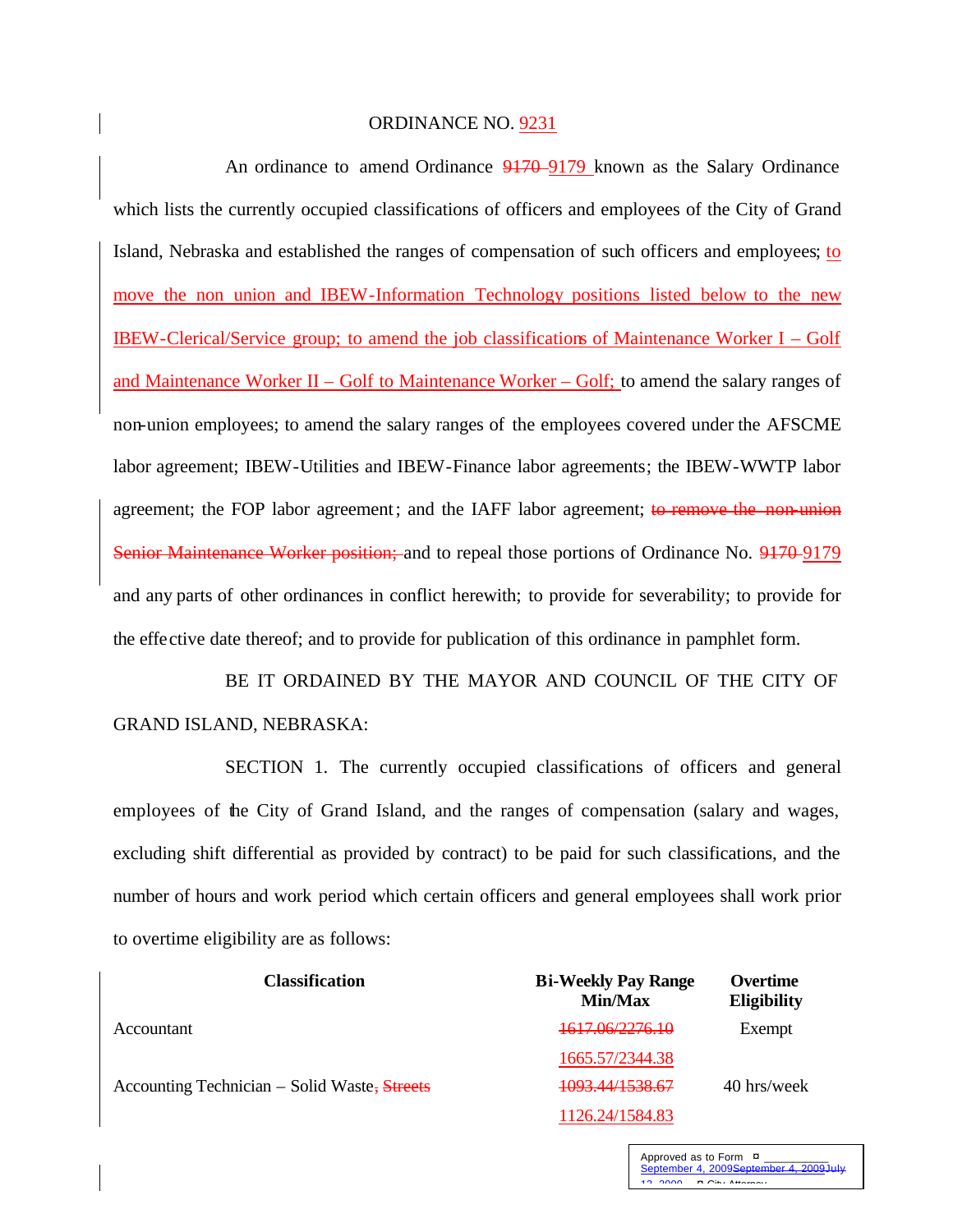| <b>Classification</b>                              | <b>Bi-Weekly Pay Range</b><br>Min/Max | <b>Overtime</b><br><b>Eligibility</b> |
|----------------------------------------------------|---------------------------------------|---------------------------------------|
| <b>Administrative Assistant</b>                    | 1180.58/1662.19                       | 40 hrs/week                           |
| Assistant to the City Administrator                | 1539.07/2166.77                       | Exempt                                |
|                                                    | 1585.24/2231.77                       |                                       |
| <b>Assistant Utility Director - Administration</b> | 3005.32/4229.13                       | Exempt                                |
|                                                    | 3095.48/4356.00                       |                                       |
| <b>Assistant Utility Director - PGS &amp; PCC</b>  | 3255.46/4581.33                       | Exempt                                |
|                                                    | 3353.12/4718.77                       |                                       |
| Attorney                                           | 2150.91/3026.67                       | Exempt                                |
|                                                    | 2215.44/3117.47                       |                                       |
| Audio Video Technician                             | 1115.35/1569.42                       | 40 hrs/week                           |
| <b>Biosolids Technician</b>                        | 1329.96/1872.14                       | 40 hrs/week                           |
|                                                    | 1369.86/1928.30                       |                                       |
| <b>Building Department Director</b>                | 2452.05/3449.03                       | Exempt                                |
|                                                    | 2525.62/3552.50                       |                                       |
| <b>Building Inspector</b>                          | 1415.47/1991.53                       | 40 hrs/week                           |
| <b>Building Secretary</b>                          | 999.09/1405.37                        | 40 hrs/week                           |
| <b>Cemetery Superintendent</b>                     | 1464.95/2062.42                       | Exempt                                |
|                                                    | 1508.89/2124.29                       |                                       |
| City Administrator                                 | 3967.46/5583.39                       | Exempt                                |
|                                                    | 4086.48/5750.89                       |                                       |
| <b>City Attorney</b>                               | 2864.86/4032.02                       | Exempt                                |
|                                                    | 2950.80/4152.98                       |                                       |
| <b>City Clerk</b>                                  | 1646.54/2317.09                       | Exempt                                |
|                                                    | 1695.94/2386.60                       |                                       |
| Civil Engineering Manager – Public Works           | 2182.24/3071.80                       | Exempt                                |
| Engineering                                        | 2247.70/3163.96                       |                                       |
| Civil Engineering Manager - Utility PCC            | 2400.12/3379.05                       | Exempt                                |
|                                                    | 2472.13/3480.42                       |                                       |
| <b>Collection System Supervisor</b>                | 1510.07/2125.10                       | 40 hrs/week                           |
|                                                    | 1555.38/2188.85                       |                                       |
| <b>Communications Specialist/EMD</b>               | 1030.93/1454.21                       | 40 hrs/week                           |
| <b>Community Development Administrator</b>         | 1245.34/1752.33                       | <b>Exempt</b>                         |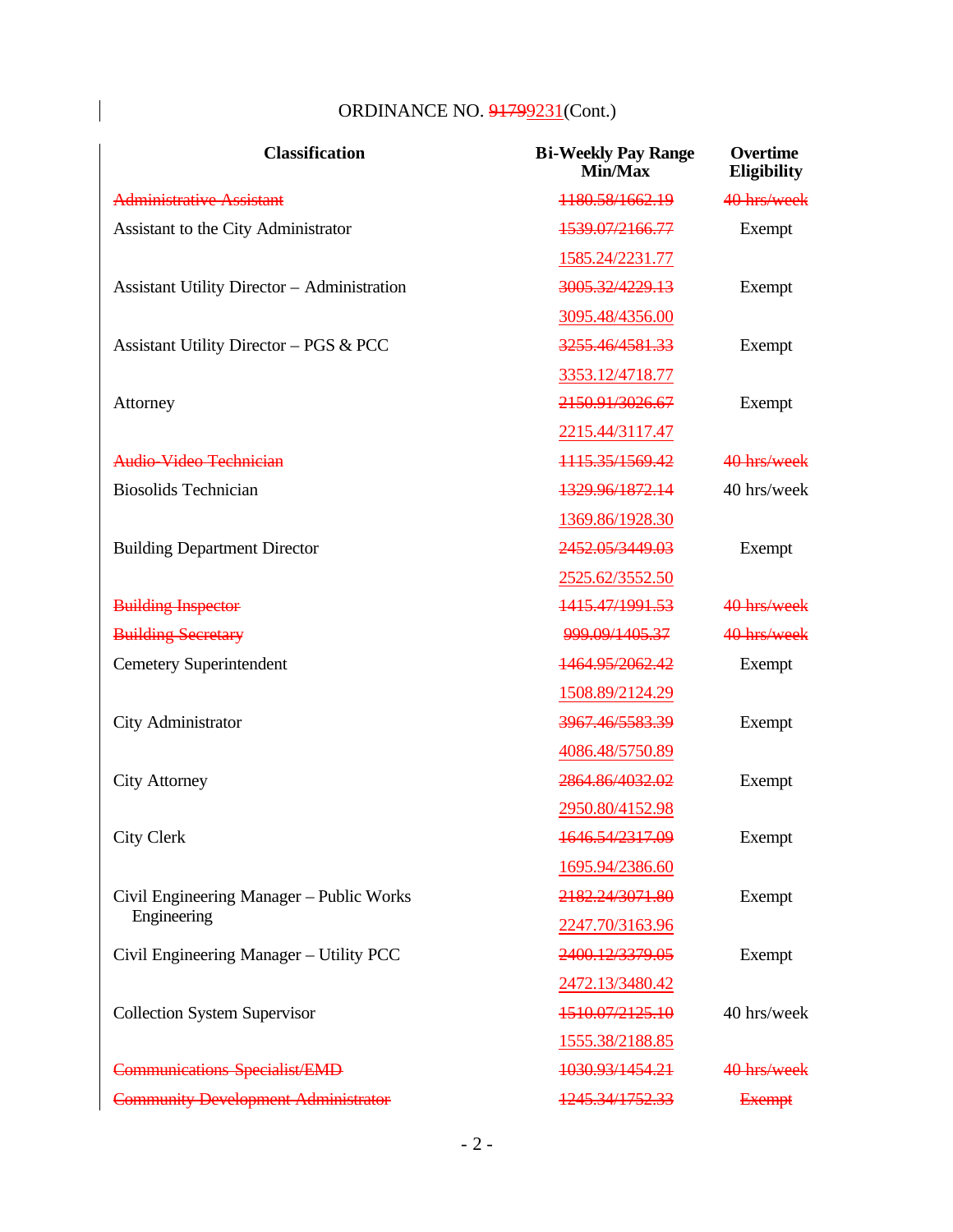| <b>Classification</b>                         | <b>Bi-Weekly Pay Range</b><br>Min/Max | Overtime<br><b>Eligibility</b> |
|-----------------------------------------------|---------------------------------------|--------------------------------|
| <b>Community Service Officer</b>              | 887.58/1248.55                        | 40 hrs/week                    |
|                                               | 914.21/1286.01                        |                                |
| Custodian - Library, Police                   | 887.08/1251.81                        | 40 hrs/week                    |
|                                               | 913.70/1289.36                        |                                |
| <b>Electric Distribution Superintendent</b>   | 2403.77/3381.86                       | Exempt                         |
|                                               | 2475.88/3483.31                       |                                |
| <b>Electric Distribution Supervisor</b>       | 2030.77/2856.54                       | 40 hrs/week                    |
|                                               | 2091.69/2942.23                       |                                |
| Electric Underground Superintendent           | 2140.60/3011.97                       | Exempt                         |
|                                               | 2204.82/3102.32                       |                                |
| <b>Electrical Engineer I</b>                  | 1963.80/2764.73                       | Exempt                         |
|                                               | 2022.72/2847.67                       |                                |
| <b>Electrical Engineer II</b>                 | 2276.15/3203.71                       | Exempt                         |
|                                               | 2344.44/3299.82                       |                                |
| <b>Electrical Inspector</b>                   | 1415.47/1991.53                       | 40 hrs/week                    |
| <b>Emergency Management Coordinator</b>       | 991.57/1394.84                        | 40 hrs/week                    |
| <b>Emergency Management Deputy Director</b>   | 1580.85/2224.51                       | Exempt                         |
|                                               | 1628.27/2291.25                       |                                |
| <b>Emergency Management Director</b>          | 2249.86/3165.80                       | Exempt                         |
|                                               | 2317.36/3260.78                       |                                |
| <b>EMS</b> Division Chief                     | 1990.58/2800.84                       | Exempt                         |
|                                               | 2050.29/2884.86                       |                                |
| Engineering Technician - WWTP                 | 1418.74/1996.13                       | 40 hrs/week                    |
|                                               | 1461.30/2056.01                       |                                |
| <b>Engineering Technician Supervisor</b>      | 1621.62/2282.65                       | Exempt                         |
|                                               | 1670.27/2351.13                       |                                |
| Equipment Operator <sub>y</sub> - Solid Waste | 1209.74/1703.66                       | 40 hrs/week                    |
|                                               | 1246.04/1754.77                       |                                |
| Evidence Technician                           | 887.58/1248.55                        | 40 hrs/week                    |
| <b>Finance Director</b>                       | 2855.05/4017.67                       | Exempt                         |
|                                               | 2940.70/4138.20                       |                                |
| <b>Finance Secretary</b>                      | 999.09/1405.37                        | 40 hrs/week                    |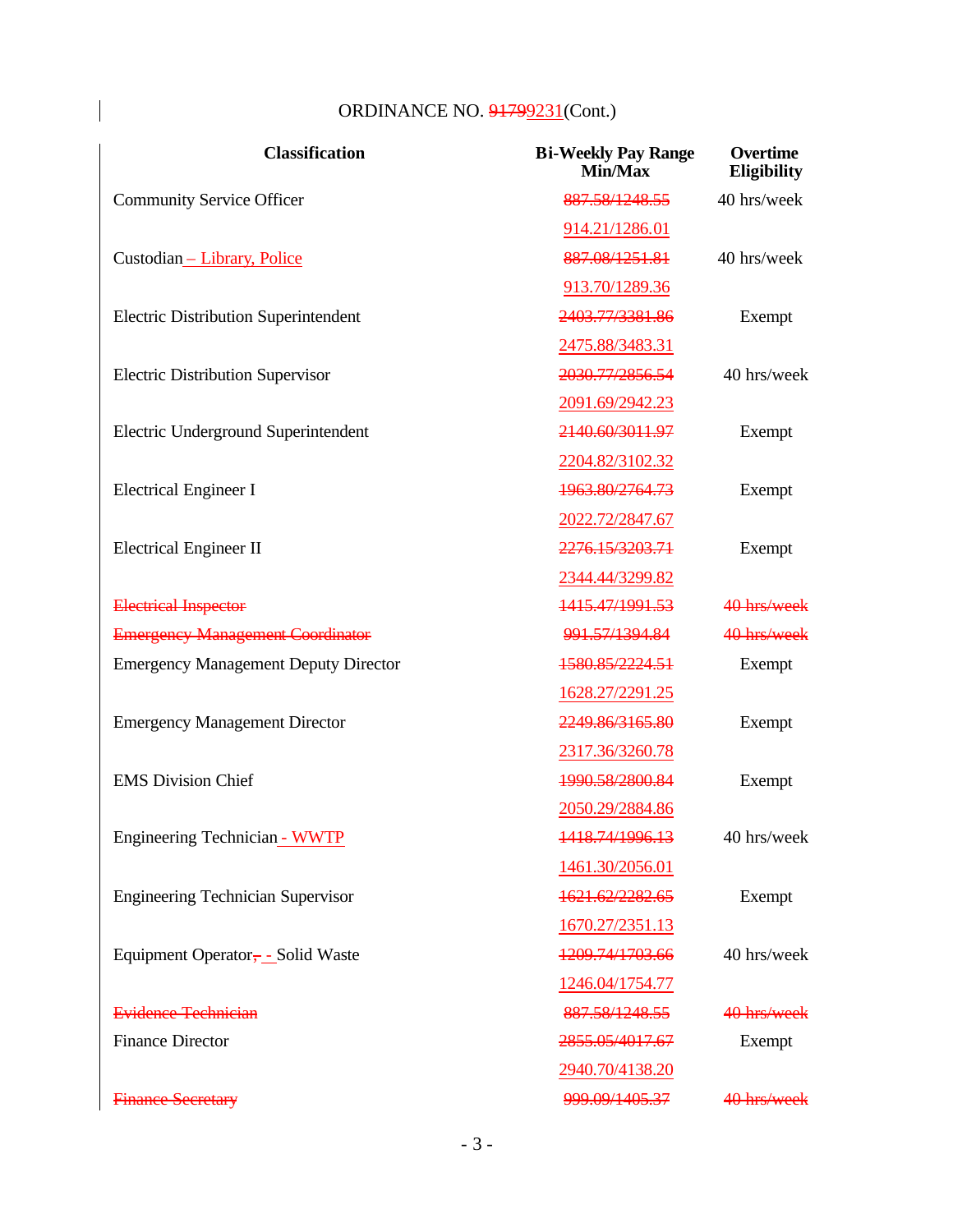| <b>Classification</b>                    | <b>Bi-Weekly Pay Range</b><br>Min/Max | Overtime<br>Eligibility |
|------------------------------------------|---------------------------------------|-------------------------|
| <b>Fire Chief</b>                        | 2601.25/3659.41                       | Exempt                  |
|                                          | 2679.29/3769.19                       |                         |
| <b>Fire Operations Division Chief</b>    | 2142.56/3014.68                       | Exempt                  |
|                                          | 2206.83/3105.12                       |                         |
| <b>Fire Prevention Division Chief</b>    | 1990.58/2800.84                       | Exempt                  |
|                                          | 2050.29/2884.86                       |                         |
| Fire Training Division Chief             | 1990.58/2800.84                       | Exempt                  |
|                                          | 2050.29/2884.86                       |                         |
| <b>Fleet Services Superintendent</b>     | 1630.56/2295.94                       | Exempt                  |
|                                          | 1679.48/2364.82                       |                         |
| <b>Fleet Services Supervisor</b>         | 1358.58/1911.85                       | 40 hrs/week             |
|                                          | 1399.34/1969.20                       |                         |
| Golf Course Superintendent               | 1824.72/2567.68                       | Exempt                  |
|                                          | 1879.46/2644.71                       |                         |
| Grounds Management Crew Chief - Cemetery | 1368.25/1925.50                       | 40 hrs/week             |
|                                          | 1409.30/1983.26                       |                         |
| Grounds Management Crew Chief - Parks    | 1409.29/1983.25                       | 40 hrs/week             |
|                                          | 1451.57/2042.74                       |                         |
| Human Resources Director                 | 2509.86/3530.34                       | Exempt                  |
|                                          | 2585.16/3636.25                       |                         |
| Human Resources Specialist               | 1300.87/1830.21                       | 40 hrs/week             |
|                                          | 1339.90/1885.11                       |                         |
| <b>Information Technology Manager</b>    | 2316.32/3259.09                       | Exempt                  |
|                                          | 2385.81/3356.87                       |                         |
| <b>Information Technology Supervisor</b> | 1943.36/2734.93                       | Exempt                  |
|                                          | 2001.66/2816.98                       |                         |
| <b>Legal Secretary</b>                   | 1142.42/1609.57                       | 40 hrs/week             |
|                                          | 1176.70/1657.86                       |                         |
| Librarian I                              | 1281.11/1801.98                       | Exempt                  |
|                                          | 1319.54/1856.04                       |                         |
| Librarian II                             | 1409.41/1982.94                       | Exempt                  |
|                                          | 1451.70/2042.43                       |                         |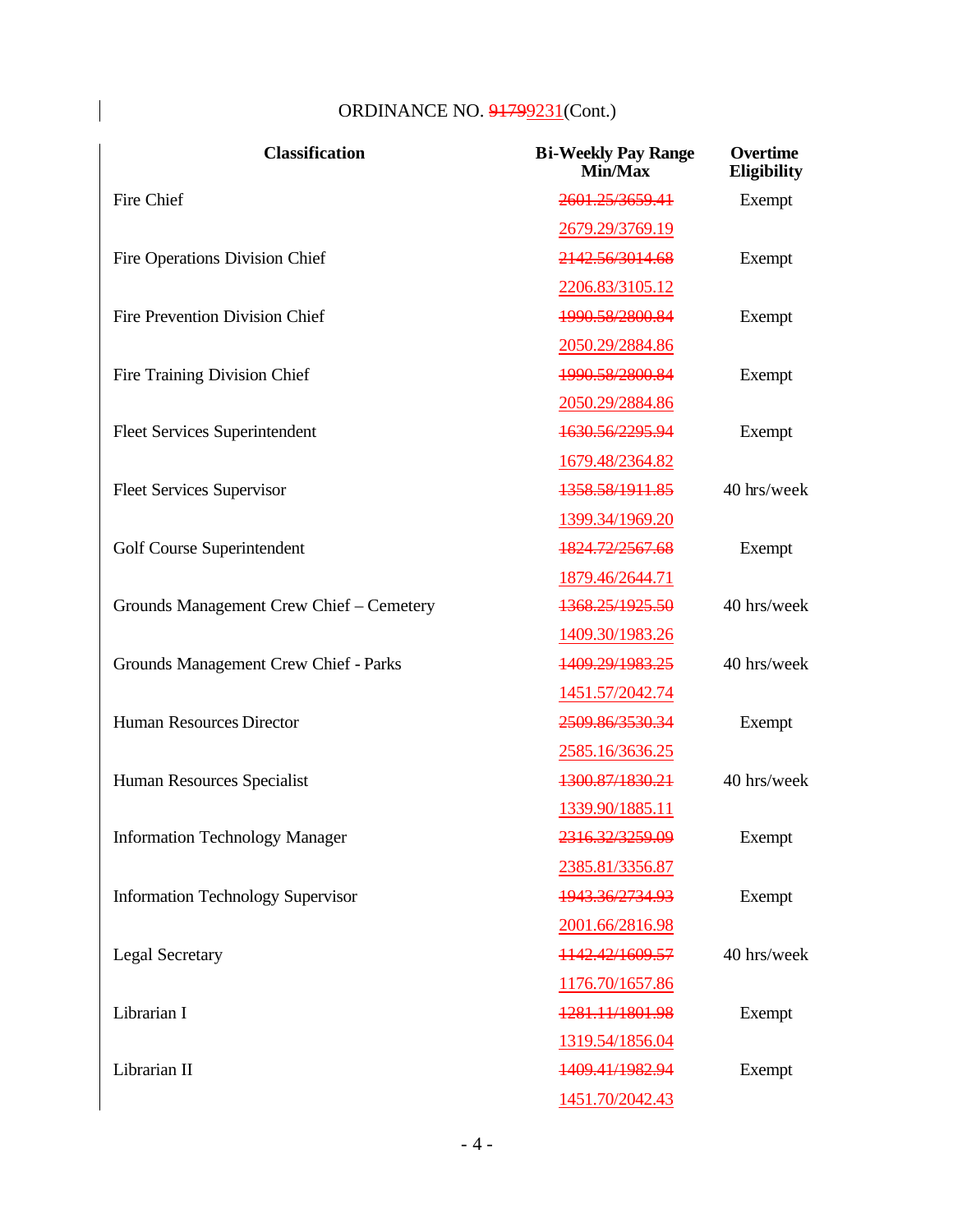| <b>Classification</b>                  | <b>Bi-Weekly Pay Range</b><br>Min/Max | <b>Overtime</b><br><b>Eligibility</b> |
|----------------------------------------|---------------------------------------|---------------------------------------|
| Library Assistant I                    | 893.83/1257.38                        | 40 hrs/week                           |
|                                        | 920.65/1295.10                        |                                       |
| Library Assistant II                   | 985.94/1387.29                        | 40 hrs/week                           |
|                                        | 1015.51/1428.90                       |                                       |
| <b>Library Assistant Director</b>      | 1671.62/2352.10                       | Exempt                                |
|                                        | 1721.77/2422.66                       |                                       |
| Library Clerk                          | 749.19/1055.59                        | 40 hrs/week                           |
|                                        | 771.66/1087.26                        |                                       |
| <b>Library Director</b>                | 2262.37/3184.54                       | Exempt                                |
|                                        | 2330.24/3280.07                       |                                       |
| Library Page                           | 580.93/817.68                         | 40 hrs/week                           |
|                                        | 598.35/842.21                         |                                       |
| <b>Library Secretary</b>               | 999.09/1405.37                        | 40 hrs/week                           |
|                                        | 1029.06/1447.53                       |                                       |
| Maintenance Worker I Building, Library | 1028.34/1446.75                       | 40 hrs/week                           |
| Maintenance Worker I Golf              | 1059.18/1490.15                       | 40 hrs/week                           |
| Maintenance Worker II Building         | 1082.92/1527.18                       | 40 hrs/week                           |
| Maintenance Worker H-Golf              | 1115.40/1573.00                       | 40 hrs/week                           |
|                                        | 1148.86/1620.19                       |                                       |
| Manager of Engineering Services        | 2239.98/3151.48                       | Exempt                                |
|                                        | 2307.18/3246.03                       |                                       |
| Meter Reader Supervisor                | 1402.93/1975.75                       | Exempt                                |
|                                        | 1445.02/2035.02                       |                                       |
| Office Manager – Police Department     | 1195.90/1683.25                       | 40 hrs/week                           |
|                                        | 1231.78/1733.74                       |                                       |
| <b>Parking Monitor</b>                 | 594.59/837.60                         | 40 hrs/week                           |
|                                        | 612.43/862.73                         |                                       |
| Parks and Recreation Director          | 2558.81/3599.05                       | Exempt                                |
|                                        | 2635.58/3707.03                       |                                       |
| <b>Parks and Recreation Secretary</b>  | 999.09/1405.37                        | 40 hrs/week                           |
| Parks Superintendent                   | 1707.12/2401.41                       | Exempt                                |
|                                        | 1758.34/2473.45                       |                                       |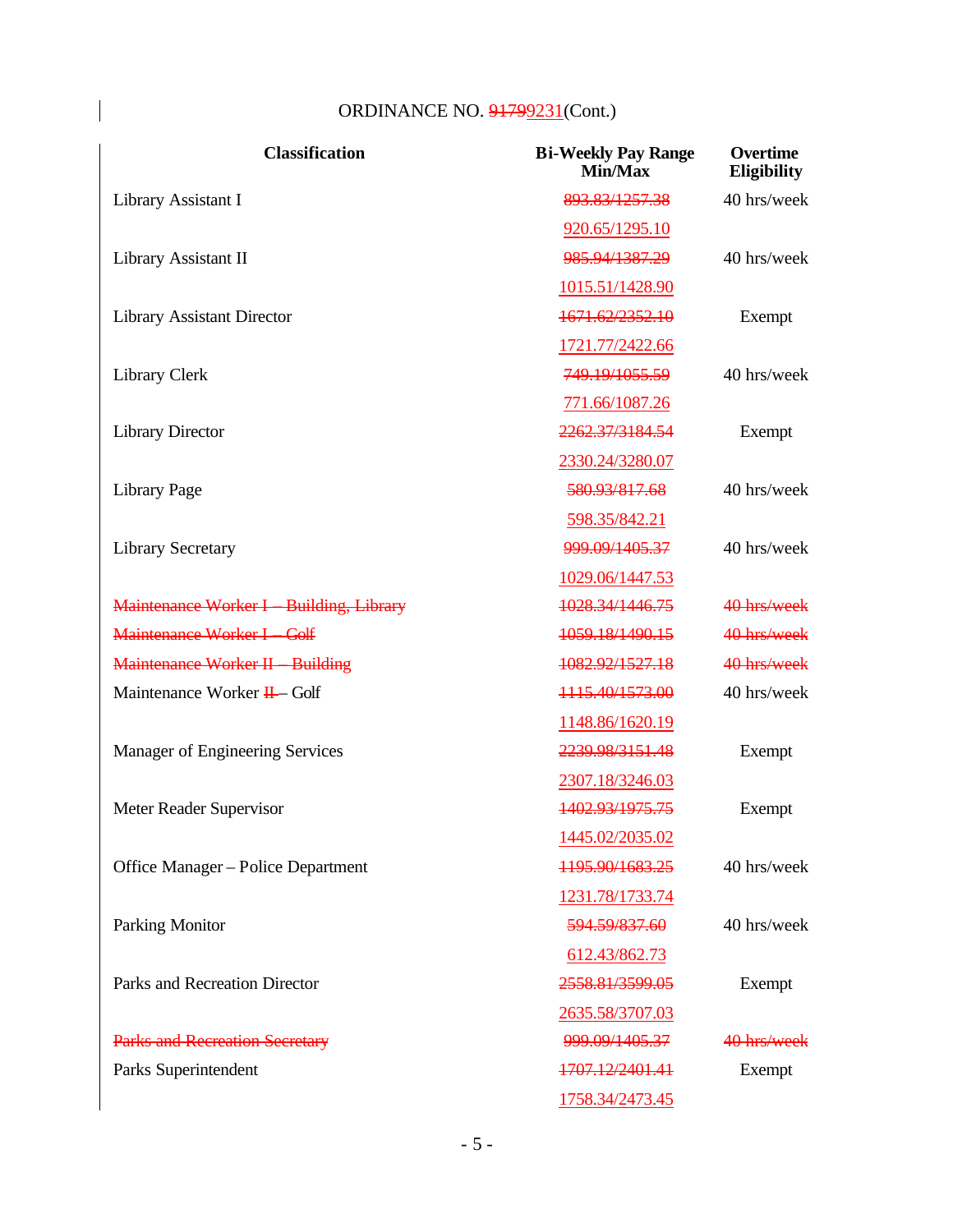| <b>Classification</b>                       | <b>Bi-Weekly Pay Range</b><br>Min/Max | Overtime<br><b>Eligibility</b> |
|---------------------------------------------|---------------------------------------|--------------------------------|
| Payroll Specialist                          | 1275.36/1794.32                       | 40 hrs/week                    |
|                                             | 1313.62/1848.15                       |                                |
| <b>Planning Director</b>                    | 2537.18/3569.42                       | Exempt                         |
|                                             | 2613.29/3676.50                       |                                |
| <b>Planning Secretary</b>                   | 999.09/1405.37                        | 40 hrs/week                    |
| <b>Planning Technician</b>                  | 1521.35/2140.47                       | 40 hrs/week                    |
| <b>Plans Examiner</b>                       | 1415.47/1991.53                       | 40 hrs/week                    |
| <b>Plumbing Inspector</b>                   | 1415.47/1991.53                       | 40 hrs/week                    |
| Police Captain                              | 1979.75/2785.60                       | Exempt                         |
|                                             | 2039.14/2869.16                       |                                |
| Police Chief                                | 2724.39/3834.86                       | Exempt                         |
|                                             | 2806.13/3949.90                       |                                |
| Police Records Clerk - Part Time            | 935.60/1317.32                        | 40 hrs/week                    |
|                                             | 963.67/1356.84                        |                                |
| <b>Power Plant Maintenance Supervisor</b>   | 2244.07/3156.59                       | Exempt                         |
|                                             | 2311.40/3251.28                       |                                |
| <b>Power Plant Operations Supervisor</b>    | 2335.70/3286.31                       | Exempt                         |
|                                             | 2405.77/3384.90                       |                                |
| <b>Power Plant Superintendent - Burdick</b> | 2558.46/3600.21                       | Exempt                         |
|                                             | 2635.21/3708.22                       |                                |
| Power Plant Superintendent - PGS            | 2949.50/4148.57                       | Exempt                         |
|                                             | 3037.99/4273.03                       |                                |
| <b>Public Information Officer</b>           | 1470.54/2068.91                       | Exempt                         |
|                                             | 1514.66/2130.98                       |                                |
| <b>Public Works Director</b>                | 2866.03/4033.13                       | Exempt                         |
|                                             | 2952.01/4154.12                       |                                |
| <b>Purchasing Technician</b>                | 1071.93/1507.82                       | 40 hrs/week                    |
| Receptionist                                | 961.79/1353.34                        | 40 hrs/week                    |
|                                             | 990.65/1393.94                        |                                |
| <b>Recreation Superintendent</b>            | 1618.55/2276.68                       | Exempt                         |
|                                             | 1667.10/2344.98                       |                                |
| Regulatory and Environmental Specialist     | 2213.05/3112.95                       | Exempt                         |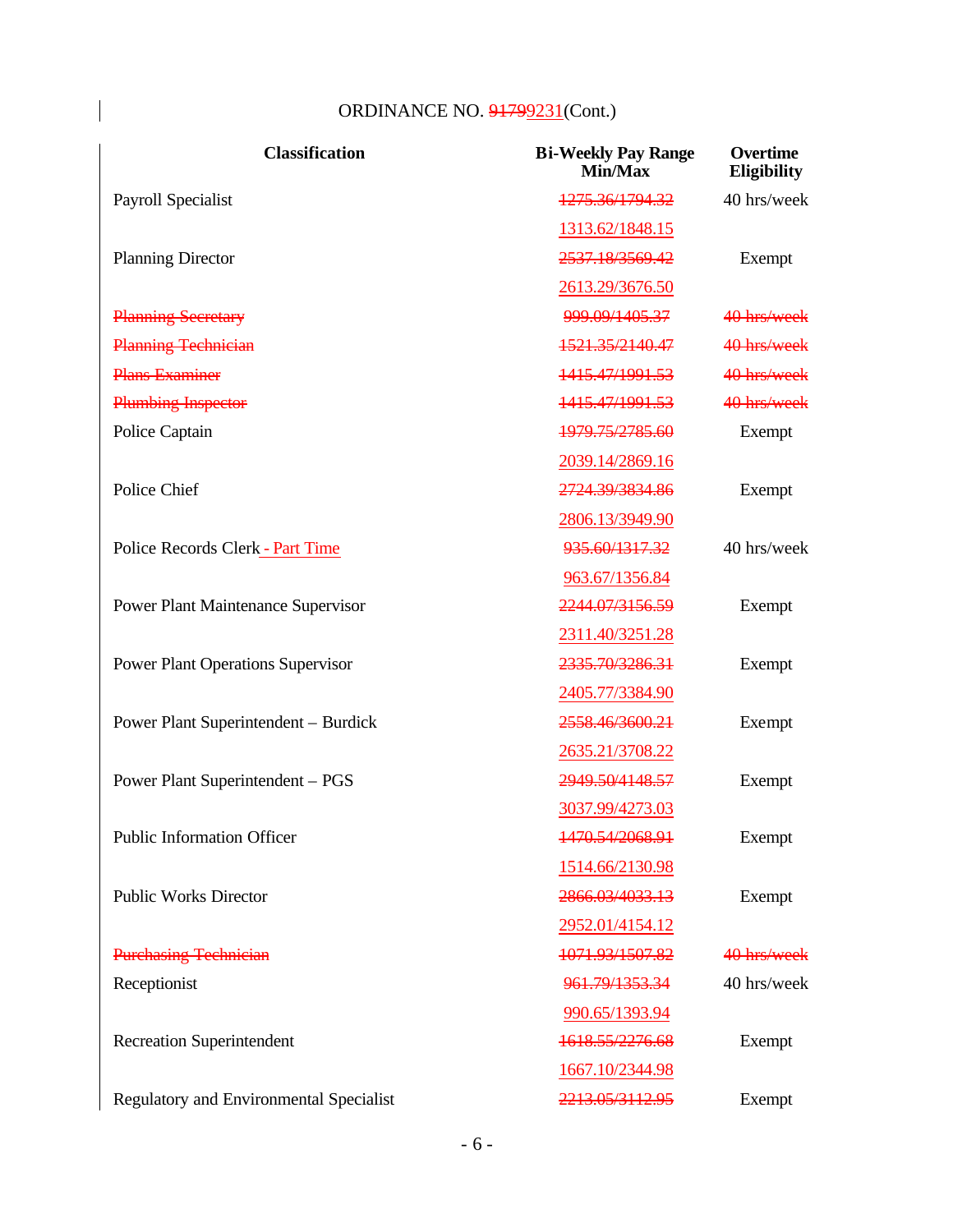| <b>Classification</b>                  | <b>Bi-Weekly Pay Range</b><br>Min/Max | Overtime<br><b>Eligibility</b> |
|----------------------------------------|---------------------------------------|--------------------------------|
|                                        | 2279.44/3206.34                       |                                |
| Senior Accountant                      | 1826.15/2568.93                       | Exempt                         |
|                                        | 1880.94/2646.00                       |                                |
| Senior Communications Specialist/EMD   | 1198.64/1685.98                       | 40 hrs/week                    |
|                                        | 1234.60/1736.55                       |                                |
| Senior Electrical Engineer             | 2492.06/3506.35                       | Exempt                         |
|                                        | 2566.82/3611.54                       |                                |
| Senior Equipment Operator, Solid Waste | 1270.24/1787.37                       | 40 hrs/week                    |
|                                        | 1308.34/1840.99                       |                                |
| Senior Utility Secretary               | 1002.03/1413.19                       | 40 hrs/week                    |
|                                        | 1032.10/1455.58                       |                                |
| <b>Shooting Range Operator</b>         | 1368.25/1925.50                       | 40 hrs/week                    |
| <b>Shooting Range Superintendent</b>   | 1618.55/2276.68                       | Exempt                         |
|                                        | 1667.10/2344.98                       |                                |
| <b>Solid Waste Division Clerk</b>      | 898.54/1264.12                        | 40 hrs/week                    |
|                                        | 925.50/1302.04                        |                                |
| Solid Waste Superintendent             | 1838.29/2586.82                       | Exempt                         |
|                                        | 1893.44/2664.42                       |                                |
| <b>Stormwater Technician</b>           | 1418.74/1996.13                       | 40 hrs/week                    |
| <b>Street Superintendent</b>           | 1758.89/2477.35                       | Exempt                         |
|                                        | 1811.65/2551.67                       |                                |
| <b>Street Supervisor</b>               | 1396.18/1963.59                       | 40 hrs/week                    |
|                                        | 1438.06/2022.50                       |                                |
| Turf Management Specia list            | 1415.21/1991.14                       | 40 hrs/week                    |
|                                        | 1457.66/2050.87                       |                                |
| <b>Utility Director</b>                | 3896.36/5481.07                       | Exempt                         |
|                                        | 4013.25/5645.50                       |                                |
| <b>Utility Production Engineer</b>     | 2630.29/3701.68                       | Exempt                         |
|                                        | 2709.20/3812.73                       |                                |
| Utility Secretary                      | 999.09/1405.37                        | 40 hrs/week                    |
| <b>Utility Services Manager</b>        | 2059.48/2898.16                       | Exempt                         |
|                                        | 2121.26/2985.11                       |                                |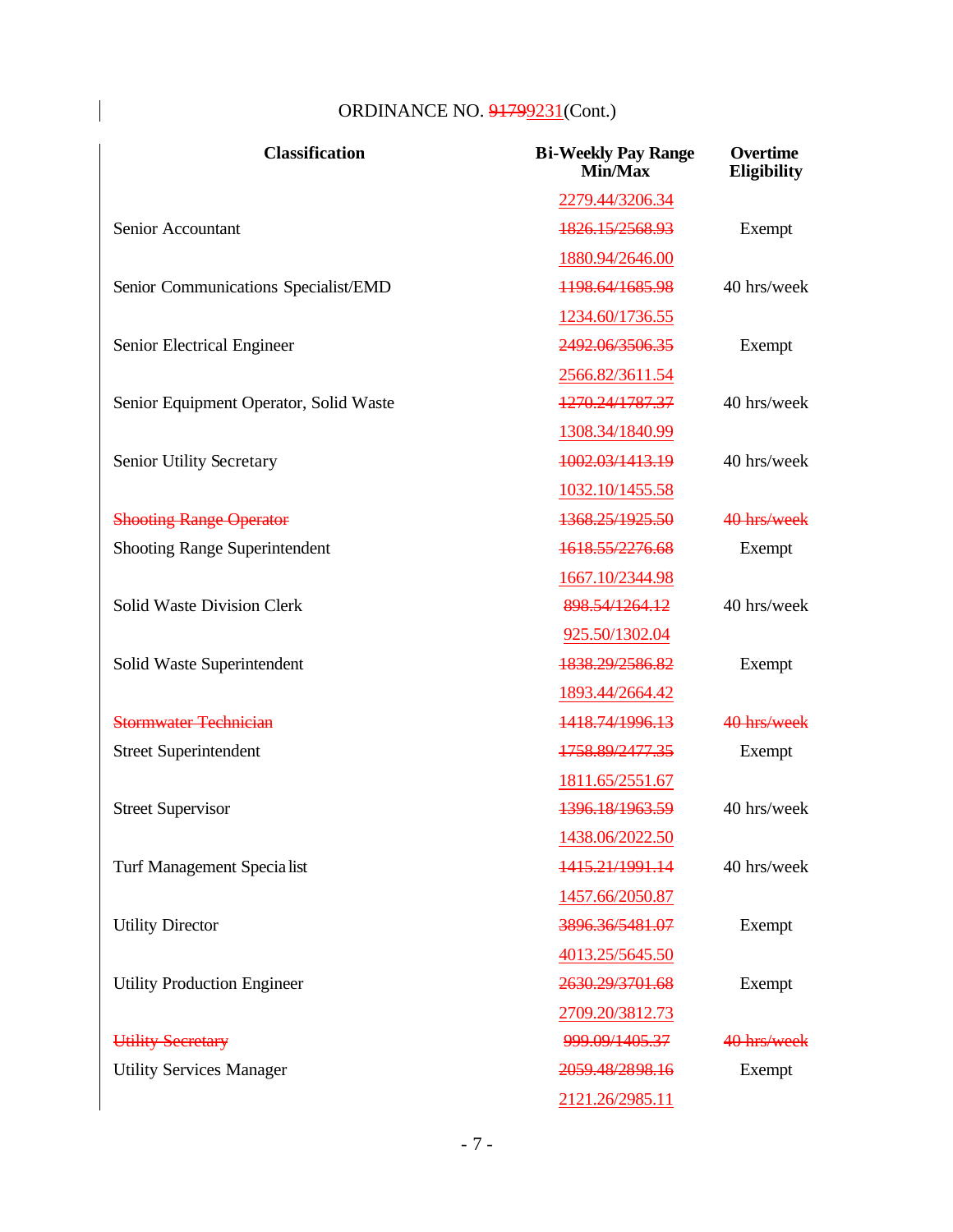| <b>ORDINANCE NO. 91799231 (Cont.)</b> |  |  |
|---------------------------------------|--|--|
|---------------------------------------|--|--|

| <b>Classification</b>                            | <b>Bi-Weekly Pay Range</b><br>Min/Max | <b>Overtime</b><br>Eligibility |
|--------------------------------------------------|---------------------------------------|--------------------------------|
| <b>Utility Warehouse Supervisor</b>              | 1601.66/2252.73                       | 40 hrs/week                    |
|                                                  | 1649.71/2320.31                       |                                |
| Victim Assistance Unit Coordinator               | 935.60/1317.32                        | 40 hrs/week                    |
|                                                  | 963.67/1356.84                        |                                |
| Wastewater Engineering/Operations Superintendent | 2051.64/2887.97                       | Exempt                         |
|                                                  | 2113.19/2974.61                       |                                |
| <b>Wastewater Plant Chief Operator</b>           | 1310.87/1845.26                       | 40 hrs/week                    |
|                                                  | 1350.20/1900.62                       |                                |
| Wastewater Plant Maintenance Supervisor          | 1516.01/2133.58                       | 40 hrs/week                    |
|                                                  | 1561.49/2197.59                       |                                |
| <b>Wastewater Plant Process Supervisor</b>       | 1572.10/2213.43                       | 40 hrs/week                    |
|                                                  | 1619.26/2279.83                       |                                |
| Water Superintendent                             | 1937.68/2725.61                       | Exempt                         |
|                                                  | 1995.81/2807.38                       |                                |
| <b>Water Supervisor</b>                          | 1652.15/2326.74                       | 40 hrs/week                    |
|                                                  | 1701.72/2396.54                       |                                |
| Worker / Seasonal                                | 580.00/1600.00                        | Exempt                         |
| Worker / Temporary                               | 580.00/1600.00                        | 40 hrs/week                    |

SECTION 2. The currently occupied classifications of employees of the City of Grand Island included under the AFSCME labor agreement, and the ranges of compensation (salary and wages, excluding shift differential as provided by contract) to be paid for such classifications, and the number of hours and work period which certain such employees included under the AFSCME labor agreement shall work prior to overtime eligibility are as follows:

| <b>Classification</b>          | <b>Bi-Weekly Pay Range</b><br>Min/Max | <b>Overtime</b><br><b>Eligibility</b> |
|--------------------------------|---------------------------------------|---------------------------------------|
| Equipment Operator – Streets   | <del>1067.36/1500.97</del>            | 40 hrs/week                           |
|                                | 1110.06/1561.01                       |                                       |
| Fleet Services Attendant/Clerk | 970.31/1368.56                        | 40 hrs/week                           |
|                                | 1009.13/1423.30                       |                                       |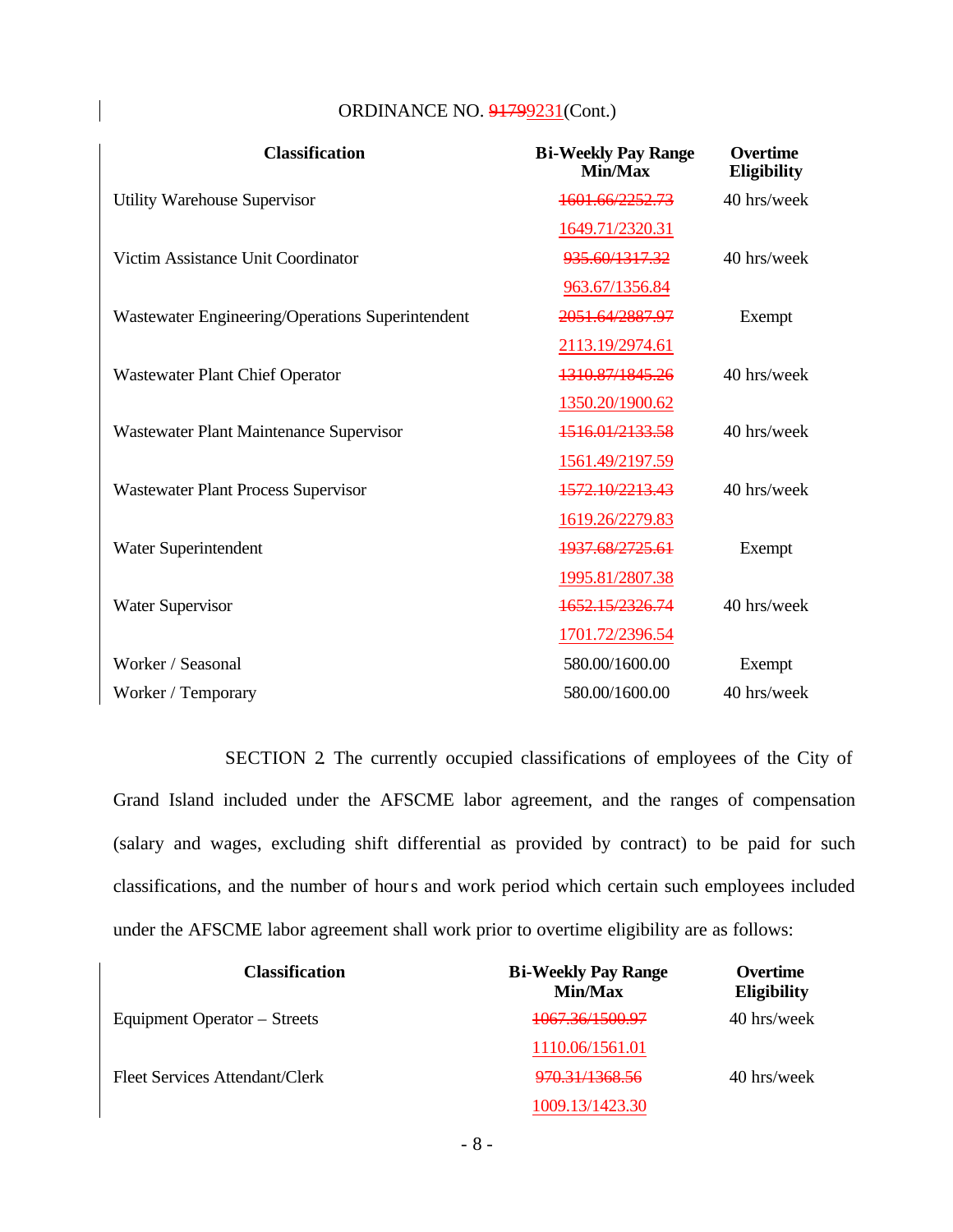| <b>Classification</b>                      | <b>Bi-Weekly Pay Range</b><br>Min/Max | <b>Overtime</b><br><b>Eligibility</b> |
|--------------------------------------------|---------------------------------------|---------------------------------------|
| <b>Fleet Services Inventory Specialist</b> | 1064.33/1497.94                       | 40 hrs/week                           |
|                                            | 1106.90/1557.86                       |                                       |
| <b>Fleet Services Mechanic</b>             | 1217.58/1712.45                       | 40 hrs/week                           |
|                                            | 1266.28/1780.94                       |                                       |
| Horticulturist                             | 1127.00/1587.89                       | 40 hrs/week                           |
|                                            | 1172.08/1651.40                       |                                       |
| Maintenance Worker - Cemetery              | 1059.27/1490.86                       | 40 hrs/week                           |
|                                            | 1101.64/1550.50                       |                                       |
| Maintenance Worker - Parks                 | 1052.20/1481.77                       | 40 hrs/week                           |
|                                            | 1094.29/1541.04                       |                                       |
| Maintenance Worker - Streets               | 1029.96/1449.42                       | 40 hrs/week                           |
|                                            | 1071.16/1507.39                       |                                       |
| Senior Equipment Operator - Streets        | 1169.44/1646.53                       | 40 hrs/week                           |
|                                            | 1216.22/1712.39                       |                                       |
| Senior Maintenance Worker - Parks          | 1169.44/1646.53                       | 40 hrs/week                           |
|                                            | 1216.22/1712.39                       |                                       |
| Senior Maintenance Worker – Streets        | 1169.44/1646.53                       | 40 hrs/week                           |
|                                            | 1216.22/1712.39                       |                                       |
| Traffic Signal Technician                  | 1169.44/1646.53                       | 40 hrs/week                           |
|                                            | 1216.22/1712.39                       |                                       |

SECTION 3. The currently occupied classifications of employees of the City of Grand Island included under the IBEW labor agreements, and the ranges of compensation (salary and wages, excluding shift differential as provided by contract) to be paid for such classifications, and the number of hours and work period which certain such employees included under the IBEW labor agreements shall work prior to overtime eligibility are as follows:

| <b>Classification</b>   | <b>Bi-Weekly Pay Range</b><br>Min/Max | Overtime<br><b>Eligibility</b> |
|-------------------------|---------------------------------------|--------------------------------|
| <b>Accounting Clerk</b> | 1071.82/1418.39                       | 40 hrs/week                    |
|                         | 1112.01/1471.52                       |                                |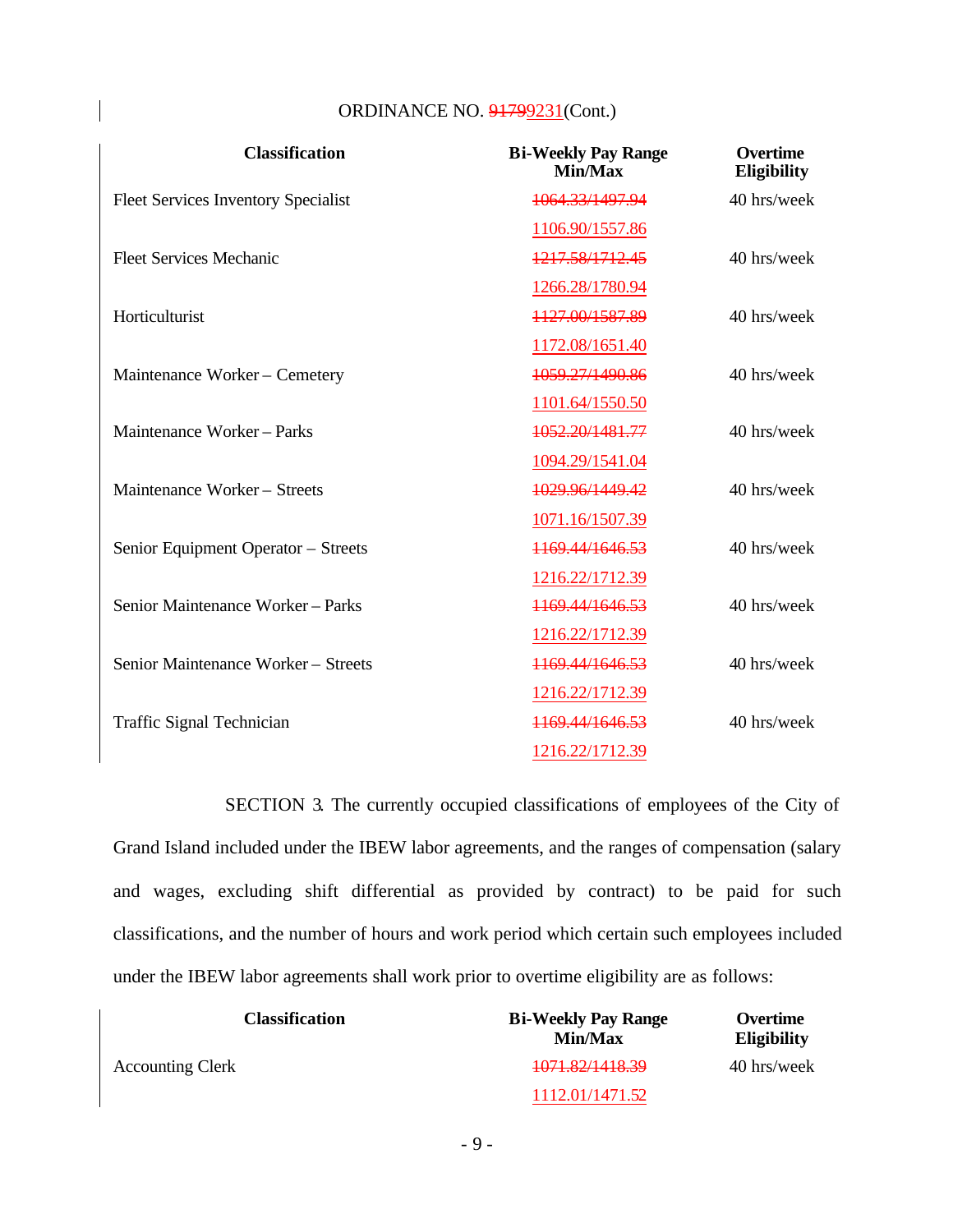| <b>Classification</b>                   | <b>Bi-Weekly Pay Range</b><br>Min/Max | <b>Overtime</b><br><b>Eligibility</b> |
|-----------------------------------------|---------------------------------------|---------------------------------------|
| Cashier                                 | 983.75/1340.53                        | 40 hrs/week                           |
|                                         | 1020.64/1390.80                       |                                       |
| <b>Computer Operator</b>                | 1434.40/1885.62                       | 40 hrs/week                           |
| <b>Computer Programmer</b>              | 1703.42/2285.98                       | 40 hrs/week                           |
| <b>Computer Technician</b>              | 1477.44/1942.22                       | 40 hrs/week                           |
| Custodian                               | 1148.73/1356.50                       | 40 hrs/week                           |
|                                         | 1191.81/1407.37                       |                                       |
| <b>Electric Distribution Crew Chief</b> | 2098.30/2668.66                       | 40 hrs/week                           |
|                                         | 2176.99/2768.73                       |                                       |
| Electric Underground Crew Chief         | 2098.30/2668.66                       | 40 hrs/week                           |
|                                         | 2176.99/2768.73                       |                                       |
| <b>Engineering Technician I</b>         | 1322.31/1891.98                       | 40 hrs/week                           |
|                                         | 1371.90/1962.94                       |                                       |
| <b>Engineering Technician II</b>        | 1634.64/2241.32                       | 40 hrs/week                           |
|                                         | 1695.94/2325.37                       |                                       |
| GIS TechnicianCoordinator               | 1681.79/2359.90                       | 40 hrs/week                           |
|                                         | 1744.86/2448.39                       |                                       |
| <b>Instrument Technician</b>            | 1972.382605.68                        | 40 hrs/week                           |
|                                         | 2046.35/2703.39                       |                                       |
| <b>Lineworker Apprentice</b>            | 1279.06/1875.51                       | 40 hrs/week                           |
|                                         | 1327.03/1945.84                       |                                       |
| <b>Lineworker First Class</b>           | 1938.77/2293.01                       | 40 hrs/week                           |
|                                         | 2011.47/2378.99                       |                                       |
| <b>Materials Handler</b>                | 1596.40/2139.93                       | 40 hrs/week                           |
|                                         | 1656.26/2220.18                       |                                       |
| Meter Reader                            | 1150.20/1499.89                       | 40 hrs/week                           |
|                                         | 1193.34/1556.14                       |                                       |
| Meter Technician                        | 1546.45/1911.26                       | 40 hrs/week                           |
|                                         | 1604.44/1982.93                       |                                       |
| Power Dispatcher I                      | 1936.62/2692.66                       | 40 hrs/week                           |
|                                         | 2009.25/2793.64                       |                                       |
| Power Dispatcher II                     | 2034.06/2827.69                       | 40 hrs/week                           |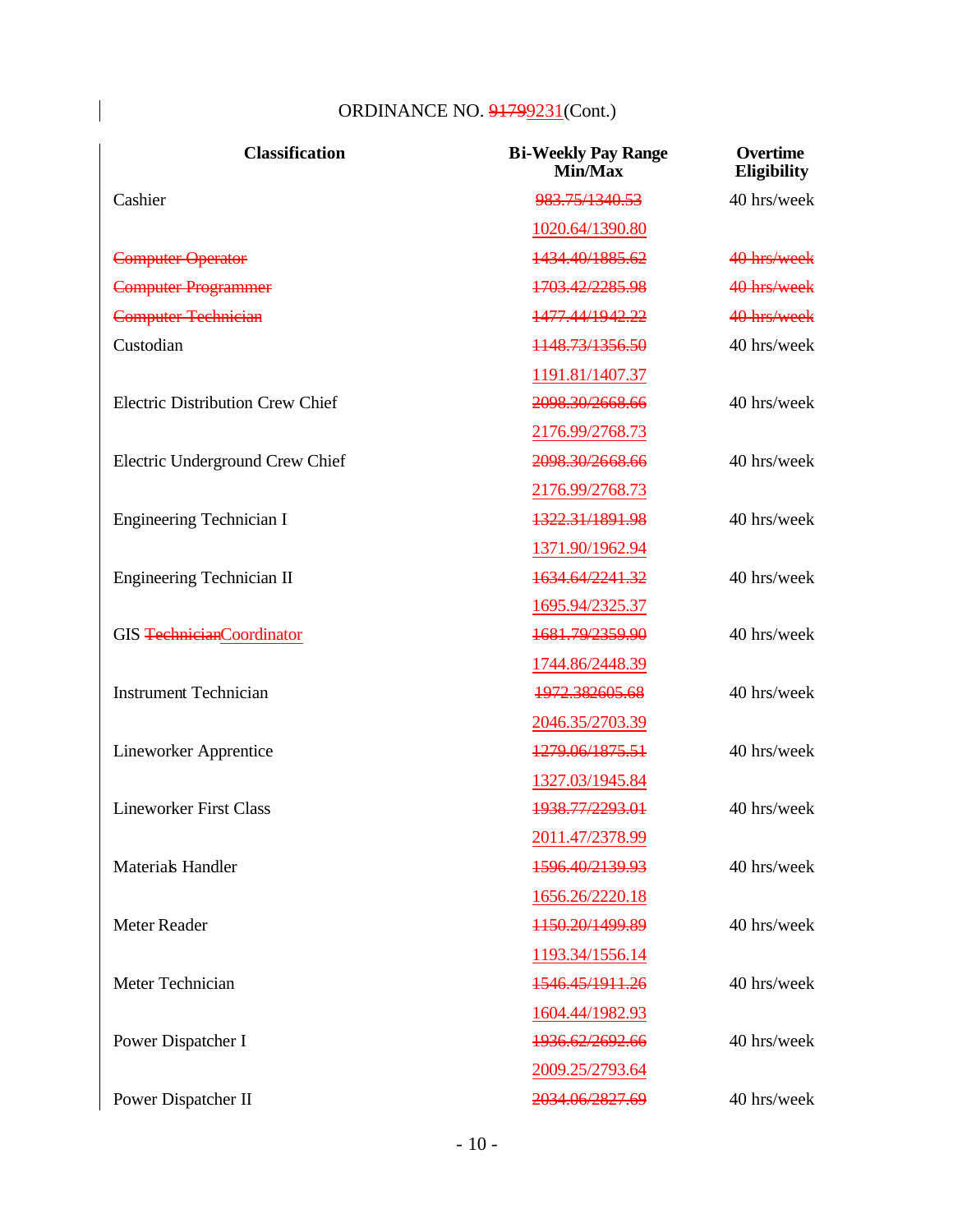| <b>Classification</b>                   | <b>Bi-Weekly Pay Range</b><br>Min/Max | Overtime<br><b>Eligibility</b> |
|-----------------------------------------|---------------------------------------|--------------------------------|
|                                         | 2110.34/2933.73                       |                                |
| <b>Power Plant Maintenance Mechanic</b> | 1833.22/2282.70                       | 40 hrs/week                    |
|                                         | 1901.96/2368.30                       |                                |
| <b>Power Plant Operator</b>             | 2165.68/2522.65                       | 40 hrs/week                    |
|                                         | 2246.90/2617.25                       |                                |
| Senior Accounting Clerk                 | 1204.75/1578.13                       | 40 hrs/week                    |
|                                         | 1249.93/1637.30                       |                                |
| Senior Engineering Technician           | 2068.27/2531.10                       | 40 hrs/week                    |
|                                         | 2145.83/2626.02                       |                                |
| Senior Material Handler                 | 1838.09/2397.54                       | 40 hrs/week                    |
|                                         | 1907.02/2487.45                       |                                |
| Senior Meter Reader                     | 1362.24/1616.82                       | 40 hrs/week                    |
|                                         | 1413.33/1677.46                       |                                |
| Senior Power Dispatcher                 | 2352.96/3228.92                       | 40 hrs/week                    |
|                                         | 2441.20/3350.01                       |                                |
| Senior Power Plant Operator             | 2135.25/2737.33                       | 40 hrs/week                    |
|                                         | 2215.32/2839.98                       |                                |
| Senior Substation Technician            | 2514.09/2605.68                       | 40 hrs/week                    |
|                                         | 2608.37/2703.39                       |                                |
| Senior Water Maintenance Worker         | 1493.74/1966.90                       | 40 hrs/week                    |
|                                         | 1549.75/2040.66                       |                                |
| <b>Substation Technician</b>            | 2327.38//2419.78                      | 40 hrs/week                    |
|                                         | 2414.66/2510.52                       |                                |
| <b>Systems Technician</b>               | 2051.09/2605.68                       | 40 hrs/week                    |
|                                         | 2128.00/2703.39                       |                                |
| Tree Trim Crew Chief                    | 1837.37//2281.74                      | 40 hrs/week                    |
|                                         | 1906.27/2367.31                       |                                |
| <b>Utilities Electrician</b>            | 1841.26//2419.78                      | 40 hrs/week                    |
|                                         | 1910.30/2510.52                       |                                |
| <b>Utility Technician</b>               | 1798.35/2529.64                       | 40 hrs/week                    |
|                                         | 1865.79/2624.50                       |                                |
| Utility Warehouse Clerk                 | 1328.81/1639.43                       | 40 hrs/week                    |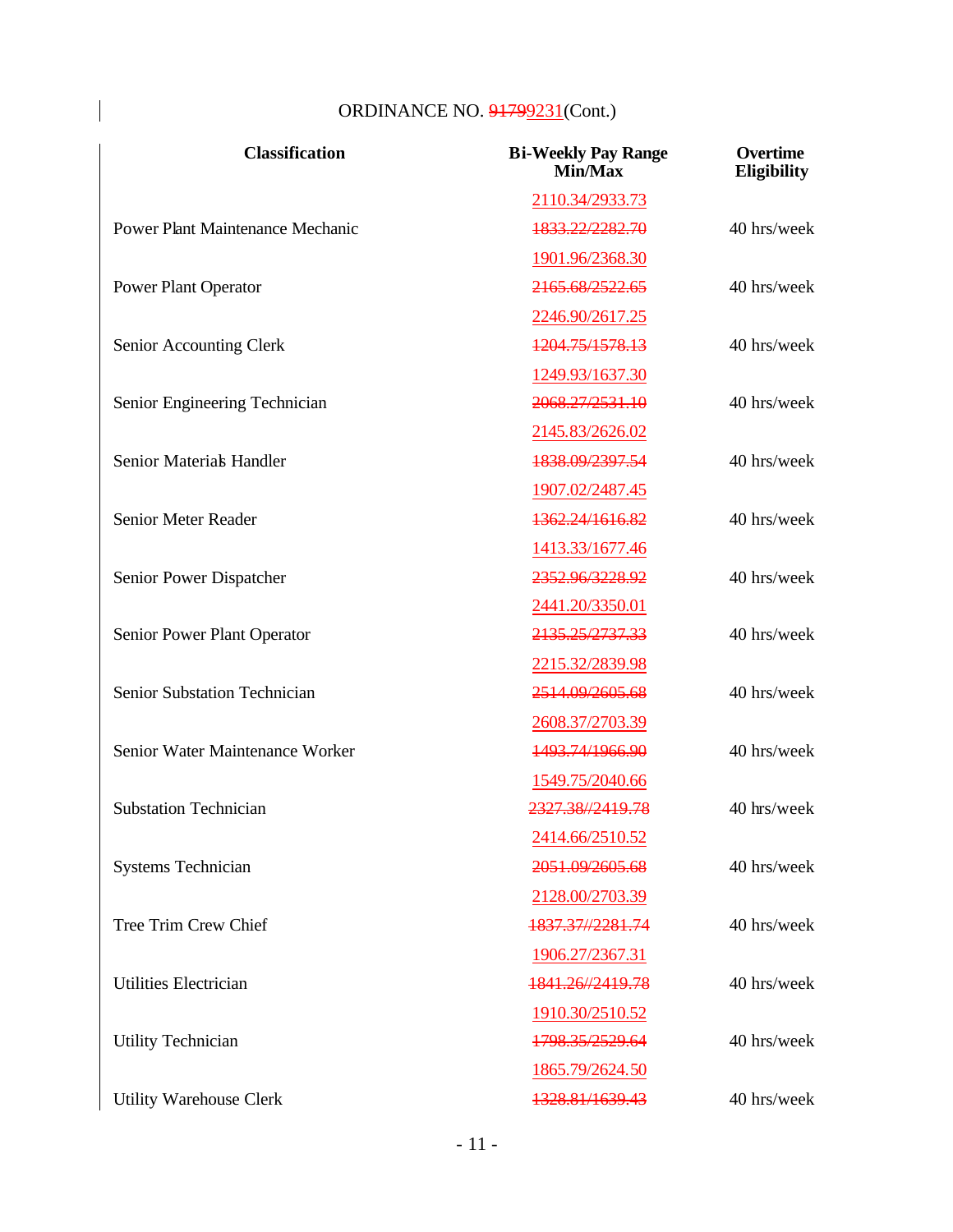| <b>Classification</b>    | <b>Bi-Weekly Pay Range</b><br>Min/Max | <b>Overtime</b><br><b>Eligibility</b> |
|--------------------------|---------------------------------------|---------------------------------------|
|                          | 1378.64/1700.91                       |                                       |
| Water Maintenance Worker | <u>1244 51/1721 04</u>                | 40 hrs/week                           |
|                          | 1291.18/1785.58                       |                                       |
| Wireworker I             | 1398.10/1976.90                       | 40 hrs/week                           |
|                          | 1450.53/2051.04                       |                                       |
| Wireworker II            | <del>1938.77/2293.01</del>            | 40 hrs/week                           |
|                          | 2011.47/2378.99                       |                                       |

SECTION 4. The currently occupied classifications of employees of the City of Grand Island included under the FOP labor agreement, and the ranges of compensation (salary and wages, excluding shift differential as provided by contract) to be paid for such classifications, and the number of hours and work period which certain such employees included under the FOP labor agreement shall work prior to overtime eligibility are as follows:

|                       | <b>Bi-Weekly Pay Range</b><br>Min/Max |
|-----------------------|---------------------------------------|
| <b>Classification</b> |                                       |
| Police Officer        | 1329.59/1858.69                       |
|                       | 1376.13/1923.74                       |
| Police Sergeant       | 1664.12/2280.23                       |
|                       | 1722.37/2360.04                       |

#### OVERTIME ELIGIBILITY

The City has reserved its right to the utilization of the 207(k) FLSA exemption and will implement this as the hours of work effective the first full pay period following the execution of the labor agreement. The pay period for purposes of calculating overtime shall consist of a fourteen (14) day cycle that runs concurrent with the City's current payroll cycle. For purposes of calculating eligibility for overtime, "hours worked" shall include actual hours worked,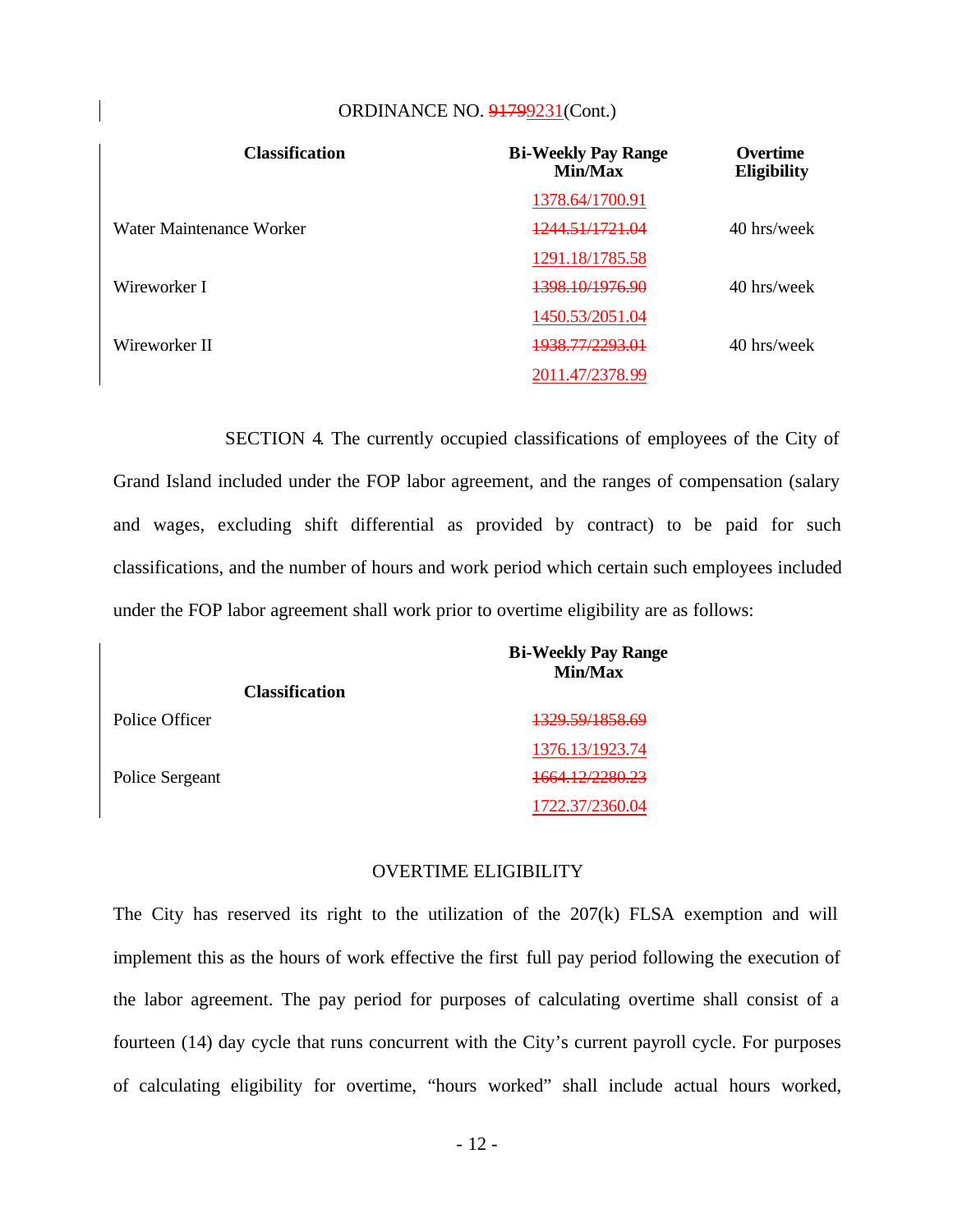vacation, personal leave and holiday hours. Employees shall be eligible for overtime when they exceed their hours scheduled for work in the fourteen (14) day pay cycle with a minimum of eighty (80) hours. There shall also be established for each employee in the bargaining unit a Training and Special Events bank of fifty (50) hours per individual per contract year. Each employee may be scheduled for training or special event duty with a minimum of seven (7) days notice prior to the commencement of the pay period and the training and special events bank hours may be added to the eighty (80) hour, two (2) week pay period up to eighty-six (86) hours and these hours shall not be eligible for overtime. Training and special events hours worked in excess of eighty-six (86) hours in a two week pay period will be eligible for overtime, but will not be subtracted from the training and special events bank. All work completed after eighty (80) hours in a pay period that is performed for work that is funded by grants from parties outside or other than the City of Grand Island, shall be paid overtime for the time worked after eighty (80) hours, if the time is funded at overtime rates by the grant. Any such grant hours are not deducted from the training and special events bank.

SECTION 5. The currently occupied classifications of employees of the City of Grand Island included under the IAFF labor agreement, and the ranges of compensation (salary and wages, exc luding shift differential as provided by contract) to be paid for such classifications, and the number of hours and work period which certain such employees included under the IAFF labor agreement shall work prior to overtime eligibility are as follows:

| <b>Classification</b> | <b>Bi-Weekly Pay Range</b><br>Min/Max | Overtime<br><b>Eligibility</b>    |
|-----------------------|---------------------------------------|-----------------------------------|
| Fire Captain          | <del>1739.56/2412.00</del>            | $212 \text{ hrs}/28 \text{ days}$ |
|                       | 1800.44/2496.42                       |                                   |
| Firefighter / EMT     | <del>1292.40/1875.55</del>            | $212 \text{ hrs}/28 \text{ days}$ |
|                       | 1337.63/1941.19                       |                                   |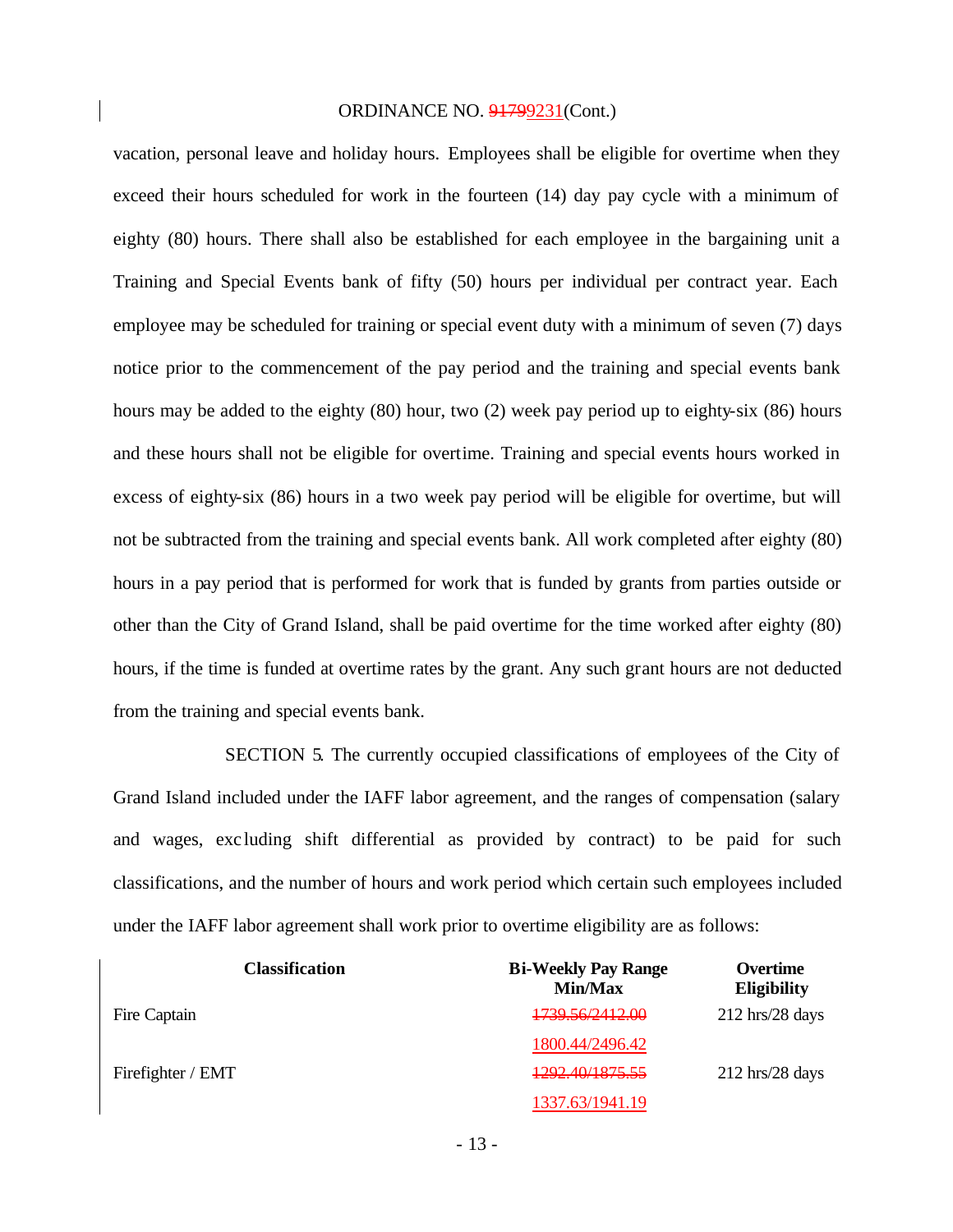Firefighter / Paramedic 1442.94/2037.92

# 1493.45/2109.24

212 hrs/28 days

SECTION 6. The currently occupied classifications of the employees of the City of Grand Island included under the IBEW-WWTP labor agreement, and the ranges of compensation salary and wages, excluding shift differential as provided by contract, to be paid for such classifications, and the number of hours and work period which certain such employees included under the IBEW-WWTP labor agreement shall work prior to overtime eligibility are as follows:

| <b>Classification</b>                  | <b>Bi-Weekly Pay Range</b><br>Min/Max | Overtime<br>Eligibility |
|----------------------------------------|---------------------------------------|-------------------------|
| Accounting Technician - WWTP           | 1067.22/1501.67                       | 40 hrs/week             |
|                                        | 1104.57/1554.23                       |                         |
| Equipment Operator - WWTP              | 1211.61/1704.86                       | 40 hrs/week             |
|                                        | 1254.02/1764.54                       |                         |
| Maintenance Mechanic I                 | 1211.61/1704.86                       | 40 hrs/week             |
|                                        | 1254.02/1764.54                       |                         |
| Maintenance Mechanic II                | 1356.61/1908.89                       | 40 hrs/week             |
|                                        | 1404.09/1975.70                       |                         |
| Maintenance Worker - WWTP              | 1211.61/1704.86                       | 40 hrs/week             |
|                                        | 1254.02/1764.54                       |                         |
| Senior Equipment Operator - WWTP       | 1309.65/1842.81                       | 40 hrs/week             |
|                                        | 1355.49/1907.30                       |                         |
| <b>Wastewater Clerk</b>                | 911.66/1282.78                        | 40 hrs/week             |
|                                        | 943.56/1327.67                        |                         |
| Wastewater Plant Laboratory Technician | 1286.17/1809.77                       | 40 hrs/week             |
|                                        | 1331.18/1873.11                       |                         |
| Wastewater Plant Operator I            | 1083.64/1524.80                       | 40 hrs/week             |
|                                        | 1121.57/1578.17                       |                         |
| Wastewater Plant Operator II           | 1211.61/1704.86                       | 40 hrs/week             |
|                                        | 1254.02/1764.54                       |                         |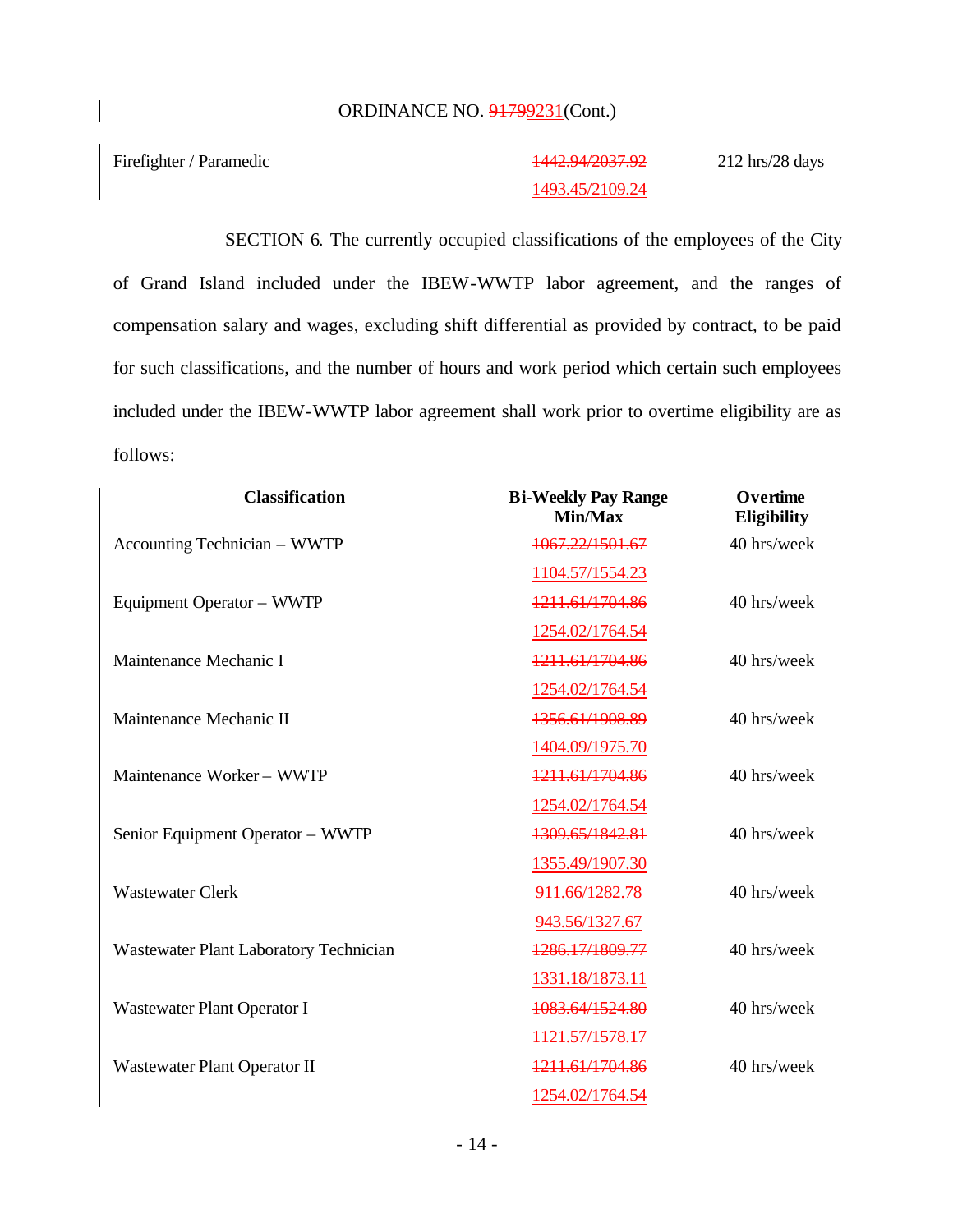$\overline{\phantom{a}}$ 

SECTION 7. The currently occupied classifications of the employees of the City of Grand Island included under the IBEW-Clerical/Service group are as follows:

| <b>Classification</b>                             | <b>Bi-Weekly Pay Range</b><br><b>Min/Max</b> | <b>Overtime</b><br><b>Eligibility</b> |
|---------------------------------------------------|----------------------------------------------|---------------------------------------|
| <b>Accounting Technician – Streets</b>            | 1093.44/1538.67                              | 40 hrs/week                           |
| <b>Administrative Assistant</b>                   | 1180.58/1662.19                              | 40 hrs/week                           |
| Audio Video Technician                            | 1115.35/1569.42                              | 40 hrs/week                           |
| <b>Building Inspector</b>                         | 1415.47/1991.53                              | 40 hrs/week                           |
| <b>Building Secretary</b>                         | 999.09/1405.37                               | 40 hrs/week                           |
| <b>Community Development Administrator</b>        | 1245.34/1752.33                              | <b>Exempt</b>                         |
| <b>Communication Specialist/EMD</b>               | 1030.93/1454.21                              | 40 hrs/week                           |
| <b>Computer Operator</b>                          | 1434.40/1885.62                              | 40 hrs/week                           |
| <b>Computer Programmer</b>                        | 1703.42/2285.98                              | 40 hrs/week                           |
| <b>Computer Technician</b>                        | 1477.44/1942.22                              | 40 hrs/week                           |
| <b>Electrical Inspector</b>                       | 1415.47/1991.53                              | 40 hrs/week                           |
| <b>Emergency Management Coordinator</b>           | 991.57/1394.84                               | 40 hrs/week                           |
| <b>Engineering Technician – Public Works</b>      | 1418.74/1996.13                              | 40 hrs/week                           |
| <b>Evidence Technician</b>                        | 887.58/1248.55                               | 40 hrs/week                           |
| <b>Finance Secretary</b>                          | 999.09/1405.37                               | 40 hrs/week                           |
| <b>GIS</b> Specialist                             | 1681.79/2359.90                              | 40 hrs/week                           |
| Maintenance Worker I – Building, Library, Police  | 1028.34/1446.75                              | 40 hrs/week                           |
| Maintenance Worker II - Building, Library, Police | 1082.92/1527.18                              | 40 hrs/week                           |
| <b>Parks and Recreation Secretary</b>             | 999.09/1405.37                               | 40 hrs/week                           |
| <b>Planning Secretary</b>                         | 999.09/1405.37                               | 40 hrs/week                           |
| <b>Planning Technician</b>                        | 1521.35/2140.47                              | 40/hrs/week                           |
| <b>Plans Examiner</b>                             | 1415.47/1991.53                              | 40 hrs/week                           |
| <b>Plumbing Inspector</b>                         | 1415.47/1991.53                              | 40 hrs/week                           |
| Police Records Clerk - Full Time                  | 935.60/1317.32                               | 40 hrs/week                           |
| <b>Purchasing Technician</b>                      | 1071.93/1507.82                              | 40 hrs/week                           |
| <b>Shooting Range Operator</b>                    | 1368.25/1925.50                              | 40 hrs/week                           |
| <b>Stormwater Technician</b>                      | 1418.74/1996.13                              | 40 hrs/week                           |
| <b>Utility Secretary</b>                          | 999.09/1405.37                               | 40 hrs/week                           |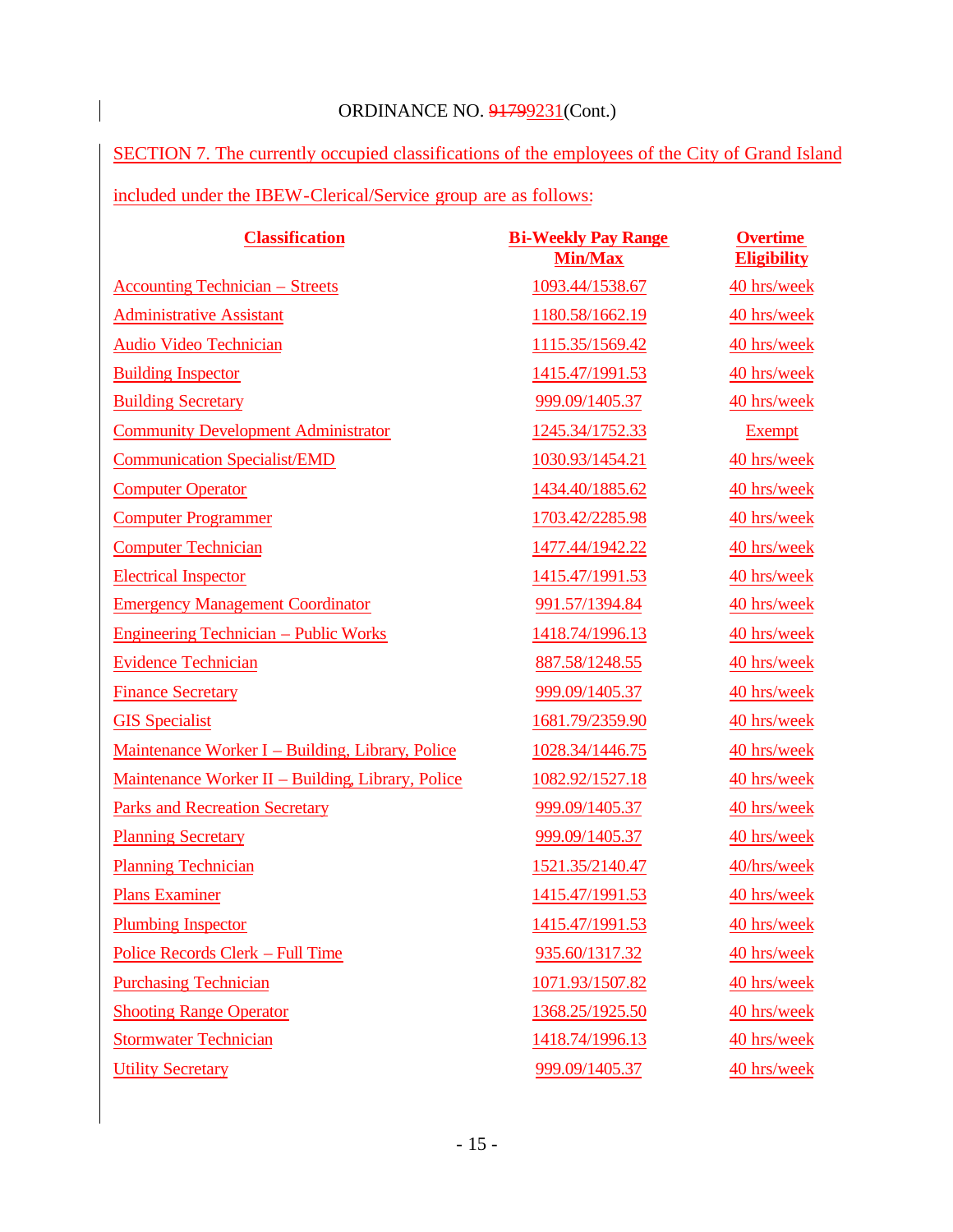SECTION 78. The classification of employees included under labor agreements with the City of Grand Island, and the ranges of compensation (salary and wages, excluding shift differential as provided by contract) to be paid for such classification, and the number of hours and work period which certain such employees shall work prior to overtime eligibility are as stated above. All employees covered by the IAFF labor agreement shall be paid a clothing and uniform allowance in addition to regular salary in the amount of \$484.00 per year, divided into twenty-four (24) pay periods. All employees of the FOP labor agreement shall be paid a clothing and uniform allowance in addition to regular salary of \$25.00 per pay period. If any such employee covered by the IAFF or FOP labor agreements shall resign, or his or her employment be terminated for any reason whatsoever, the clothing allowance shall be paid on a prorata basis, but no allowance shall be made for a fraction of a month.

Non-union employees and employees covered by the FOP labor agreement, the IBEW Utilities and Finance labor agreements, may receive an annual stipend not to exceed \$1,000 for bilingual pay.

Employees covered by the AFSCME labor agreement shall be granted a meal allowance of \$4.50 if they are required to work two (2) hours overtime consecutively with their normal working hours during an emergency situation, and if such overtime would normally interfere with and disrupt the employee's normal meal schedule. Employees covered by the IBEW - Utilities and IBEW – Finance labor agreements shall be allowed a meal allowance for actual cost, or up to \$7.00 per meal, if they are required to work two (2) hours overtime consecutively with their normal working hours and if such overtime would normally interfere with and disrupt the employee's normal meal schedule. Direct supervisors of employees who are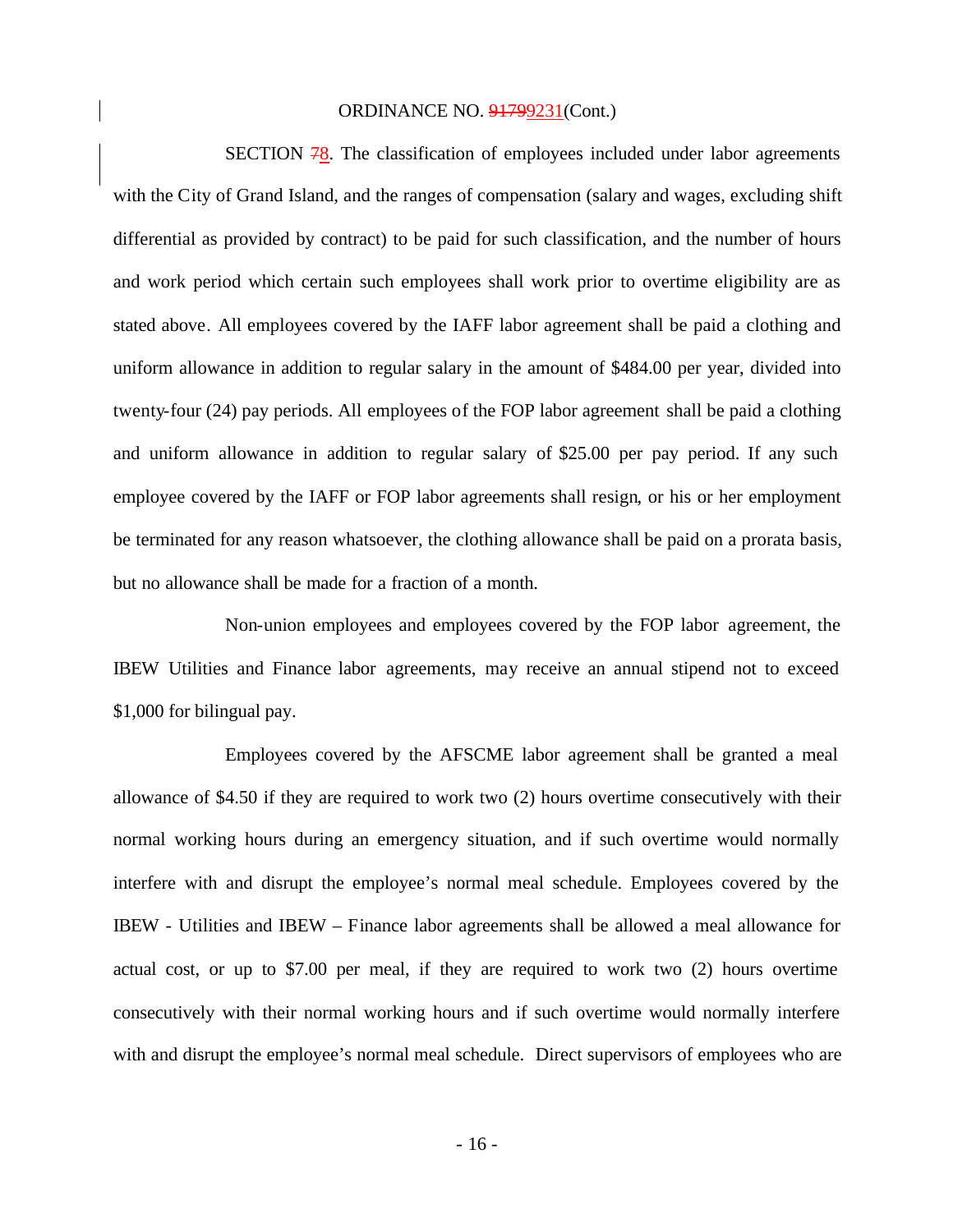covered by labor agreements which allow overtime meal allowance shall be entitled to the same meal allowance benefit.

Utilities Department personnel in the IBEW bargaining unit and the classifications of Meter Reader Supervisor, Power Plant Superintendent, Power Plant Supervisor, Electric Distribution Superintendent, Electric Distribution Supervisor, Water Superintendent, Water Supervisor, Electric Underground Superintendent, and Engineering Technician Supervisor shall be eligible to participate in a voluntary uniform program providing an allowance up to \$18.00 per month. When protective clothing is required for Utilities Department and Wastewater Treatment Plant personnel covered by the IBEW labor agreement and employees covered by the AFSCME labor agreement, except the Fleet Services Division of the Public Works Department, the City shall pay 60% of the cost of providing and cleaning said clothing and the employees 40% of said cost. Full-time Fleet Services personnel shall receive a uniform allowance of \$12 biweekly. Public Works Department personnel in the job classifications Fleet Services Supervisor, Fleet Services Superintendent, and Fleet Services Mechanic shall receive a tool allowance of \$10 biweekly.

SECTION 89. Employees shall be compensated for unused medical leave as follows:

(A) For all non-union employees the City will include in the second paycheck in January of each year, payment for an employee's unused medical leave in excess of 960 hours accrued in the preceding calendar year. The compensation will be based on 50% of the accumulated hours above 960 at the employee's current pay rate at the time of such compensation.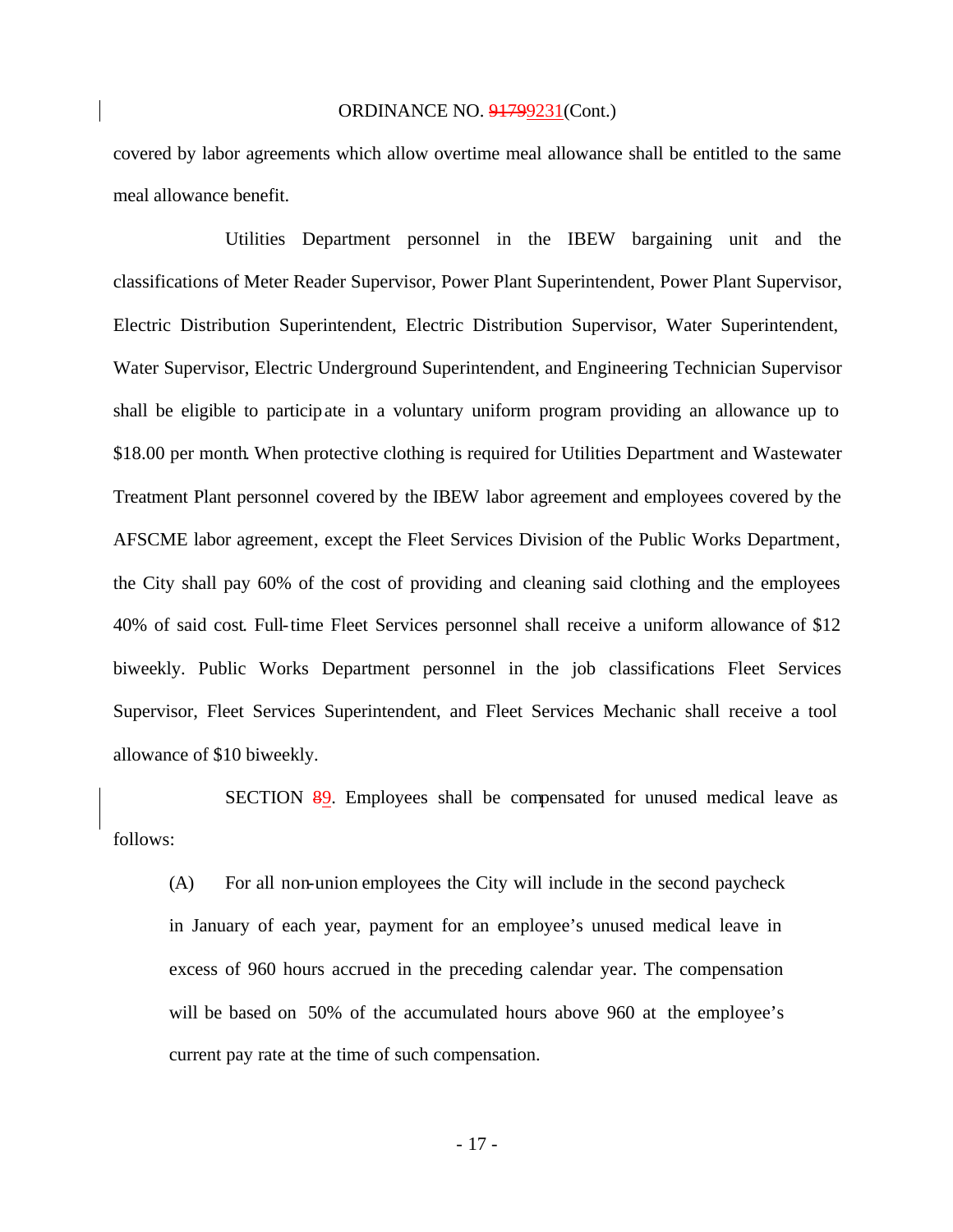For those employees covered by the IBEW Utilities and IBEW Finance labor agreements, the City will compensate each employee for fifty percent (50%) of unused medical leave in excess of 960 hours accumulated as of September 30, 2008, based upon his or her pay rate on the date the compensation is paid, which will be no later than the first pay period in November 2008.

(B) All employees covered in the IBEW Utilities and IBEW Finance labor agreements shall be paid for forty-seven percent (47%) of their accumulated medical leave at the time of their retirement, early retirement, or death, not to exceed four hundred eighty-eight and one third hours (calculated at 47% x 1039 hours = 488.33 hours), the rate of compensation to be based on the employee's salary at the time of retirement or death. Employees covered in the IAFF labor agreement shall have a contribution to a VEBA made on their behalf in lieu of payment for thirty-eight percent (38%) of their accumulated medical leave at the time of their retirement, not to exceed five hundred ninety-eight and eighty-eight hundredths hours (calculated at 38% x 1,576 hours = 598.88 hours). The amount of contribution will be based upon the employee's salary at the time of retirement. Employees covered by the IBEW Wastewater labor agreement shall be paid 37.5% of their accumulated medical leave at the time of retirement or death, based on the employee's salary at the time of retirement not to exceed three hundred ninety-nine hours (calculated at  $37.5\%$  x 1064 hours = 399 hours). Nonunion employees shall have a contribution to a VEBA made on their behalf in lieu of payment for one-half of their accumulated medical leave at the time of their retirement. The amount of contribution will be based upon the employee's salary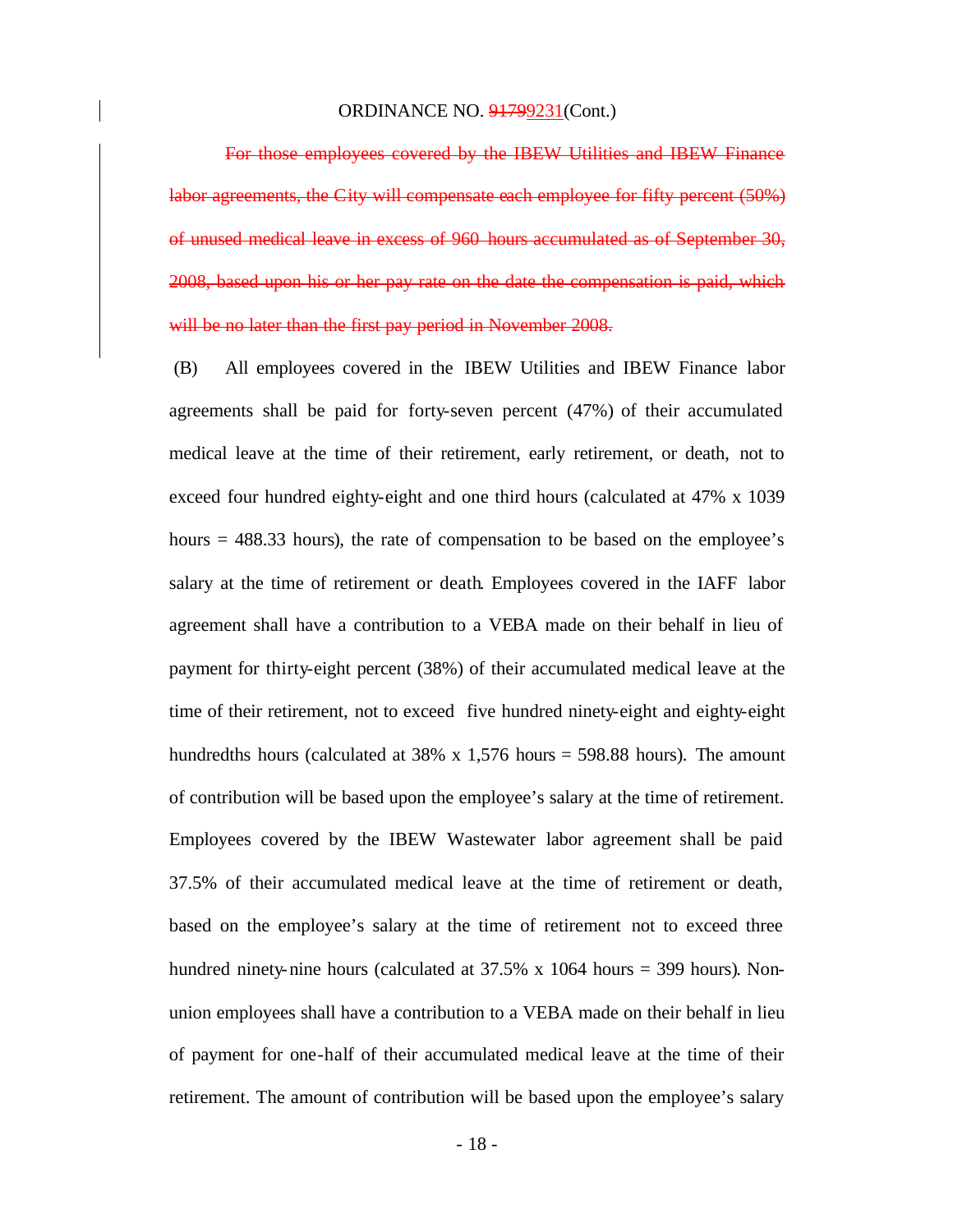at the time of retirement. All employees covered by the AFSCME labor agreement shall be paid forty-five (45%) of their accumulated medical leave bank at the time of their retirement, based on the employee's salary at the time of retirement not to exceed four hundred seventy-eight and eighty hundredths hours (calculated at  $45\%$  x 1064 hours =  $478.80$  hours). All employees covered under the FOP labor agreement shall be paid thirty-seven and one-half percent (37.5%) of their accumulated medical leave bank at the time of their retirement, not to exceed four hundred five hours (calculated at  $37.5\%$  x 1,080 hours = 405 hrs.), based on the employee's salary at the time of retirement. If death occurs while in the line of duty, employees covered under the FOP labor agreement shall be paid fifty percent (50%) of their accumulated medical leave bank at the time of their death, not to exceed five hundred forty hours  $(50\% \times 1,080 \text{ hours} = 540 \text{ hrs.})$ , based on the employee's salary at the time of their death.

(C) The City Administrator and department heads shall have a contribution made to their VEBA for one-half of their accumulated medical leave, not to exceed 30 days of pay, upon their resignation, the rate of compensation to be based upon the salary at the time of termination. Compensation for unused medical leave at retirement shall be as provided for non-union employees.

(D) The death of an employee shall be treated the same as retirement, and payment shall be made to the employee's beneficiary or estate for one-half of all unused medical leave for non-union employees and as defined in labor agreements for all other employees.